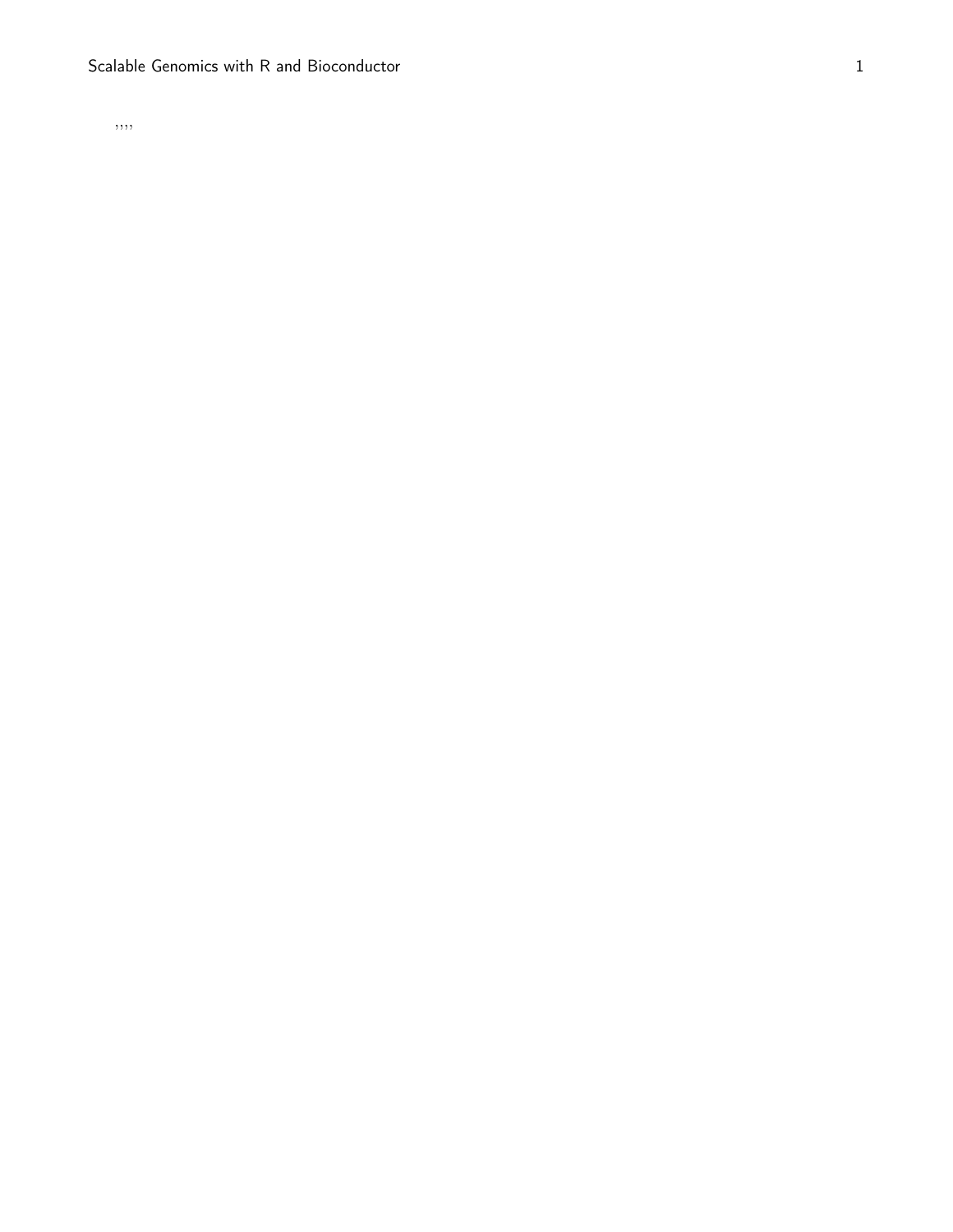# Scalable Genomics with R and Bioconductor

Michael Lawrence and Martin Morgan

June 12, 2014

# **Contents**

|    | 1 Todo                                                                                                                                           | 2                              |  |  |
|----|--------------------------------------------------------------------------------------------------------------------------------------------------|--------------------------------|--|--|
|    | 3<br>2 Technical setup                                                                                                                           |                                |  |  |
| 3  | Introduction                                                                                                                                     |                                |  |  |
|    | 4 Limiting resource consumption<br>4.1<br>4.2<br>4.3                                                                                             | 5<br>6<br>$\overline{7}$<br>10 |  |  |
| 5. | <b>Iterating</b><br>Splitting data research and contact the contract of the contact of the splitting data research and contact the<br>5.1<br>5.2 | 12<br>12<br>14                 |  |  |
| 6  | <b>Scaling Genomic Graphics</b><br>6.1<br>6.2<br>6.3                                                                                             | 15<br>15<br>16<br>17           |  |  |
|    | Conclusion                                                                                                                                       | 20                             |  |  |

# <span id="page-1-0"></span>1 Todo

- Add excercises
- Learn how to spell "exercises"
- Add epivizr example if Hector comes through for me
- <span id="page-1-1"></span>• What about GenomicFiles? We could at least introduce it for computing the coverage over windows (reduceByFile). To show more we would probably need a dataset with multiple files.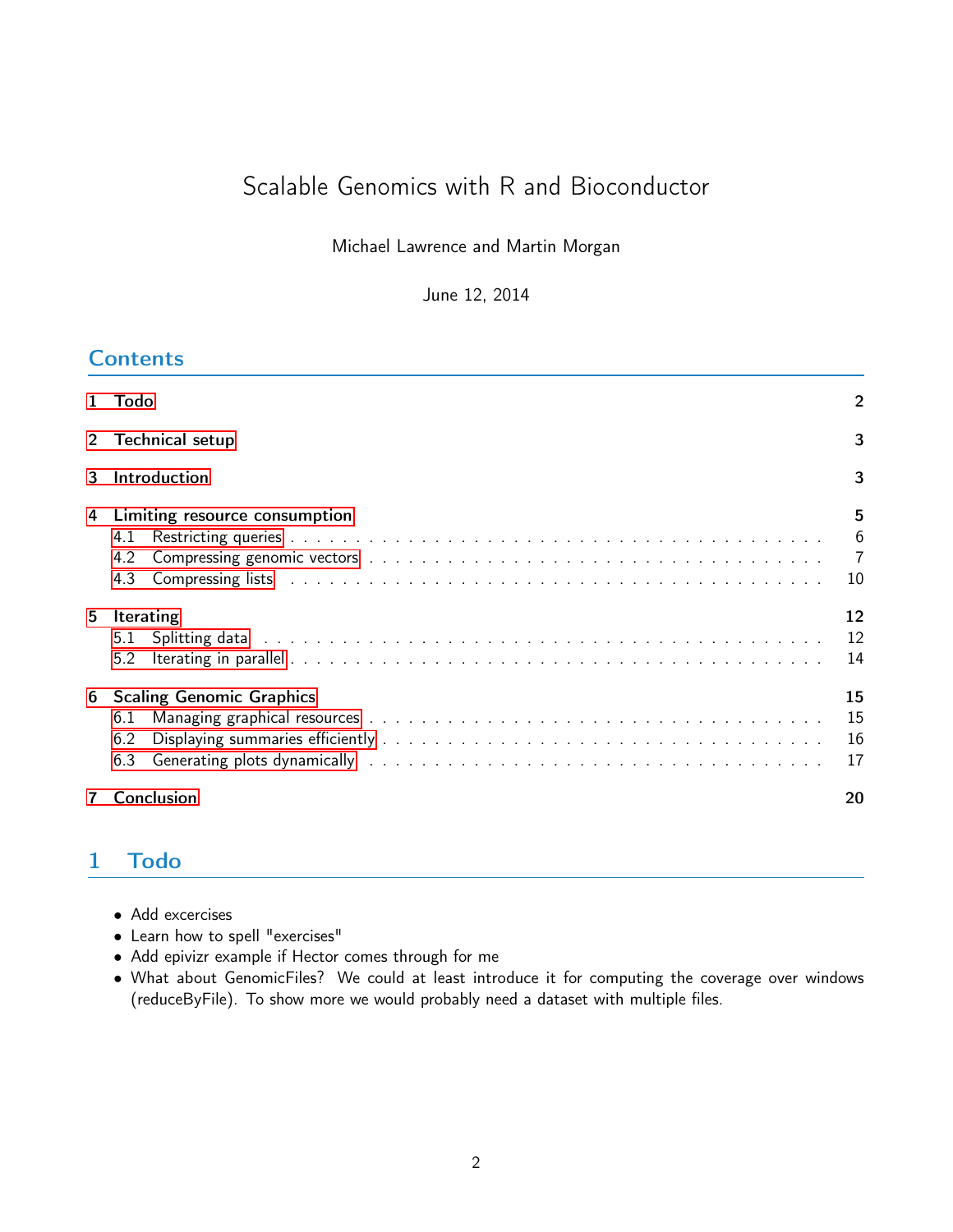### 2 Technical setup

This lab depends on a subset of a real-world whole-genome sequencing dataset, originally downloaded from the GATK resource bundle. These data amount to multiple gigabytes; thus, we will distribute the data on request via USB thumb drive. Copy the data from the USB device to its own directory and upon starting R, set the working directory to that path with setwd(). The code in this tutorial expects the files to be located in the current working directory.

The code has been tested to run to completion on a commodity laptop with 8GB of RAM. It may work on systems with lesser memory. Some steps will require some patience due to long running times.

### <span id="page-2-0"></span>3 Introduction

Big data is encountered in genomics for two reasons: the size of the genome and the heterogeneity of populations. Complex organisms, such as plants and animals, have genomes on the order of billions of base pairs (the human genome consists of over three billion base pairs). The diversity of populations, whether of organisms, tissues or cells, means we need to sample deeply to detect low frequency events. To interrogate long and/or numerous genomic sequences, many measurements are necessary. For example, a typical whole genome sequencing experiment will consist of over one billion reads of 75-100bp each. The reads are aligned across billions of positions, most of which have been annotated in some way. This experiment may be repeated for thousands of samples. Such a dataset does not fit within the memory of a current commodity computer, and is not processed in a timely and interactive manner. To successfully wrangle a large dataset, we need to intimately understand its structure and carefully consider the questions posed of it.

There are three primary types of data in genomics: sequence vectors, annotated ranges, and feature by sample matrices of summary statistics (Figure [1\)](#page-3-0). Biological sequences are represented as strings of characters from a restricted alphabet. For example, a DNA sequence consists of the letters A, C, G and T, each referring to a particular type of nucleotide. A genome consists of a set of DNA sequences, one for each chromosome. We generalize the concept of sequence and define the term sequence vector to mean either a sequence or a vector that runs parallel to a sequence. The latter may be some curated or computed value, such as the cross-species conservation, or coverage from a sequencing experiment. The coverage is a common summary that represents the number of features overlapping each position in the reference sequence.

As we learn more about a genome, we annotate genomic ranges with information like gene structures and regulatory binding sites. The alignment of sequences to a reference genome is another type of range-based annotation.

To compare data across samples, we often summarize experimental annotations over a set of reference features to yield a feature by sample matrix. For example, we might count read alignments overlapping a common set of genes across a number of samples. Larger matrices often arise in genetics, where thousands of samples are compared over millions of SNPs, positions that are known to vary within a population. In every case, the summaries are tied to a genomic range.

To analyze the results of an experiment we need to integrate data of different types. For example, we might have alignments for a ChIP-seq experiment, where the sequences have been enriched for binding to a particular transcription factor. A typical analysis involves checking coincidence with annotated binding sites for that transcription factor, as well as looking for correlation between gene expression and binding signal upstream of the gene. The gene expression values might be drawn from a gene by sample matrix summarized from an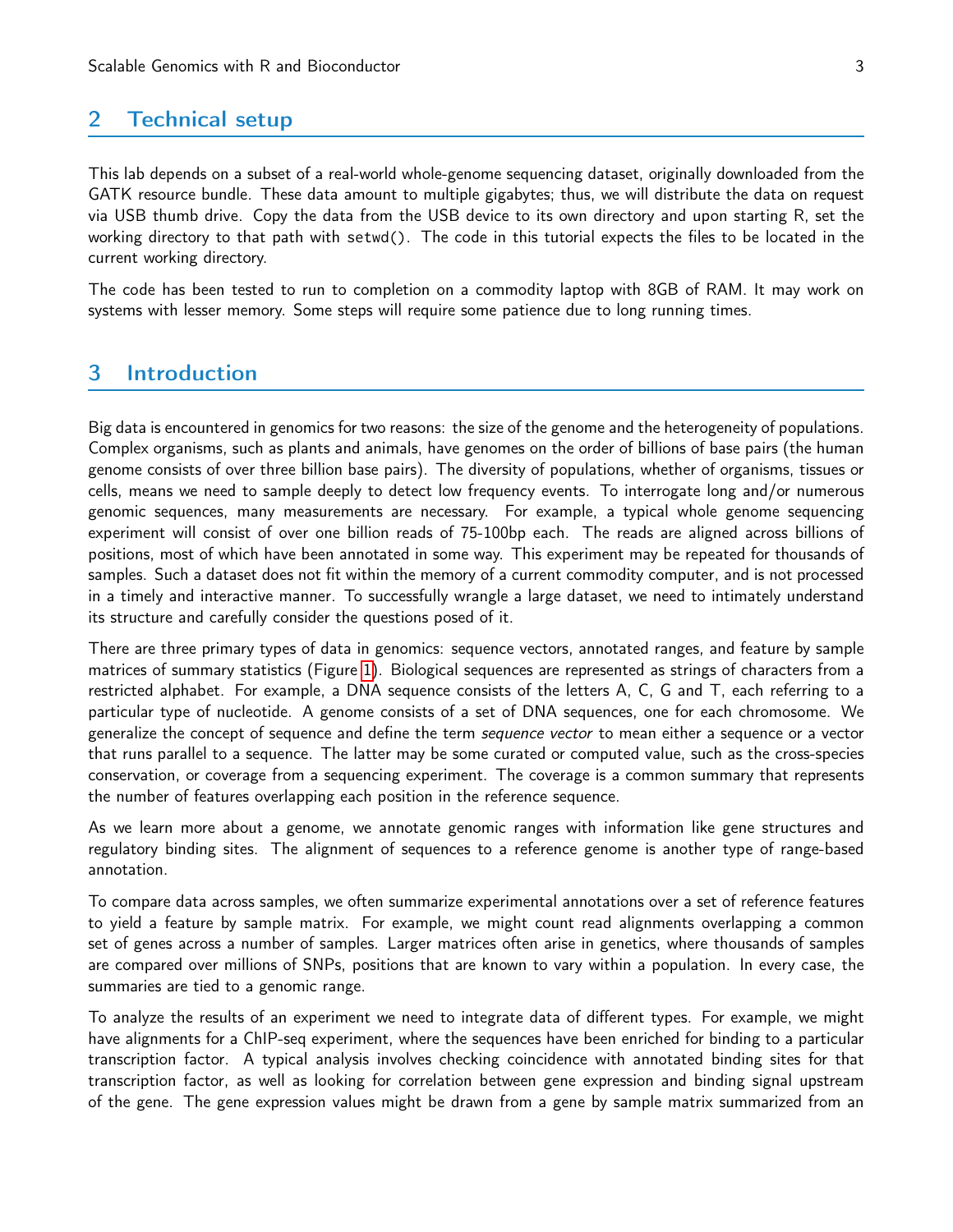RNA-seq experiment. The genomic range is the common thread that integrates all three types of data. The sequence, i.e., the genome, acts as the scaffold, and ranges coordinate the annotations and summarized features by locating them on the same sequence.



<span id="page-3-0"></span>Figure 1: Cartoon visualization of all three types of genomic data: genome-length vectors, ranged, features, and summaries (from bottom to top). Data from two samples are compared (red vs. blue). The bottom plot displays the coverage, a genome-length vector. The exon ranges are shown in the middle. The top plot presents summaries, the per-exon read counts.

The R language [\[14\]](#page-20-0) is widely applied to problems in statistics and data analysis, including the analysis of genomic data [\[9\]](#page-19-0), as evidenced by the large number of available software packages providing features ranging from data manipulation to machine learning. R provides high-level programming abstractions that make it accessible to statisticians and bioinformatics professionals who are not software engineers per se. One aspect of R that is particularly useful is its 'copy on write' memory semantics, which insulates the user from the details of reference-based memory management. The fundamental R data structure is the atomic vector, which is both convenient and efficient for moderately sized data. An atomic vector is homogeneous in data type and so easily stored in one contiguous block of memory. Many vector operations are implemented in native (C) code, which avoids invoking the R interpreter as it iterates over vector elements. In a typical multivariate dataset, there is heterogeneity in data type across the columns, and homogeneity along a column, so vectors are naturally suited for column-oriented data storage, as in the basic *data.frame*. Vectorized computations can usually be expressed with simpler and more concise code compared to explicit iteration. The strengths of R are also its weaknesses: the R API encourages users to store entire datasets in memory as vectors. These vectors are implictly and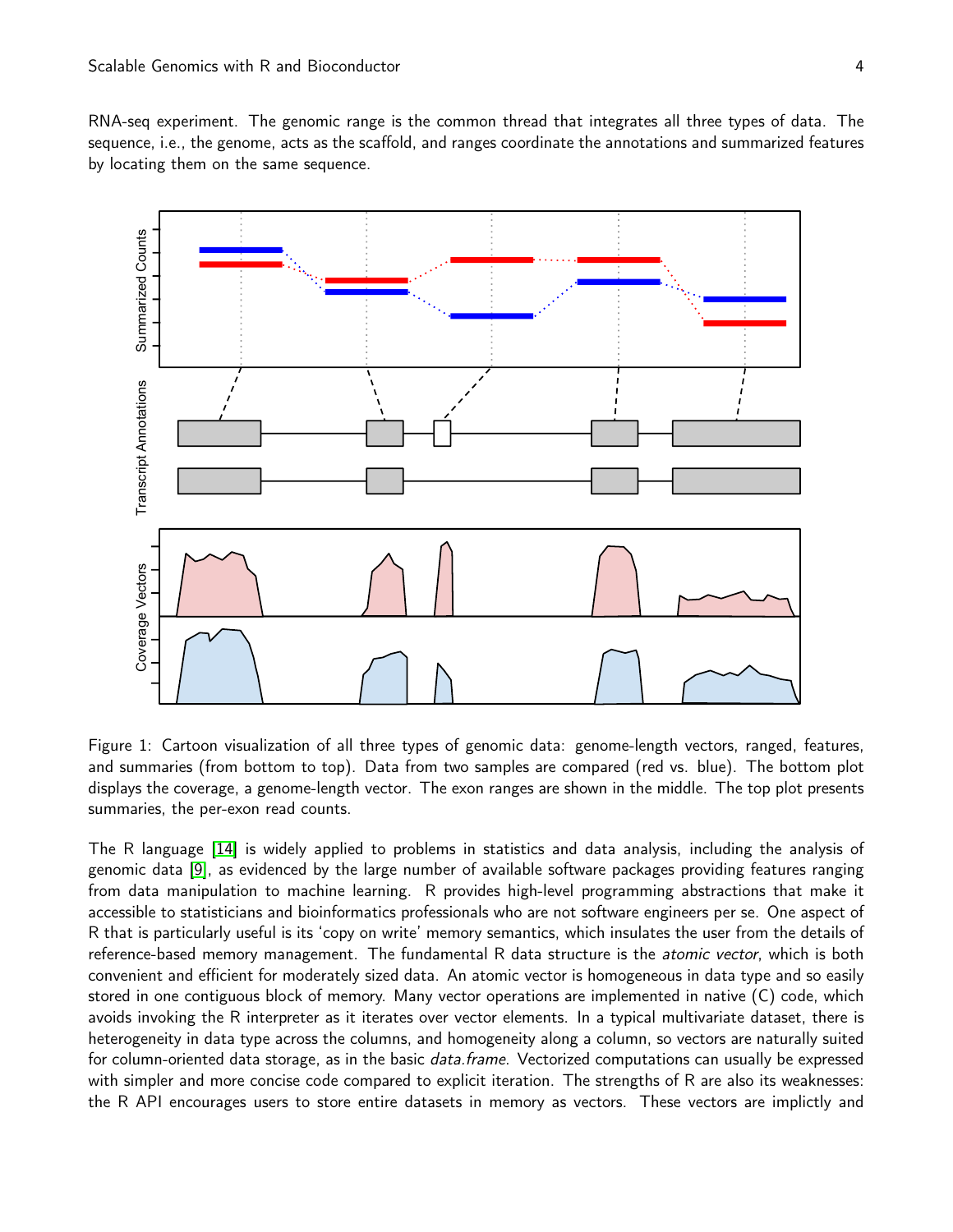silently copied to achieve copy-on-write semantics, contributing to high memory usage and poor performance.

There are general strategies for handling large genomic data that are well suited to R programs. Sometimes the analyst is only interested in one aspect of the data, such as that overlapping a single gene. In such cases, restricting the data to that subset is a valid and effective means of data reduction. However, once our interests extend beyond a single region, or the region becomes too large, resource constraints dictate that we cannot load the entire dataset into memory at once, and we need to iterate over the data to reduce them to a set of interpretable summaries.

Iteration lends itself to parallelism, i.e., computing on multiple parts of the same problem simultaneously. Thus, in addition to meeting memory contraints, iteration lets us leverage additional processing resources to reduce overall computation time. Investing in additional hardware is often more economical than investment in software optimization. This is particularly relevant in scientific computing, where we are faced with a diverse, rapidly evolving set of unsolved problems, each requiring specialized software. The costs of investment in general purpose hardware are amortized over each problem, rather than paid each time for software optimization. This also relates to maintainability: optimization typically comes at a cost of increased code complexity. Many types of summary and filter operations are cheap to implement in parallel, because the data partitions can be processed independently. We call this type of operation *embarrassingly* parallel. For example, the counting of reads overlapping a gene does not depend on the counting for a different gene.

Given the complexity and scope of the data, analysts often rely on visual tools that display summaries and restricted views to communicate information at different scales and level of detail, from the whole genome to single nucleotide resolution. Plot interactivity is always a useful feature when exploring data, and this is particularly true with big data. The view is always restricted in terms of its region and detail level, so, in order to gain a broader and deeper understanding of the data, the viewer will need to adjust the view, either by panning to a different region, zooming to see more details or adjusting the parameters of the summary step. The size of the genome and the range of scales make it infeasible to pre-render every possible view. Thus, the views need to be generated dynamically, in lazy reaction to the user. Performance is an important factor in interpretability: slow transitions distract the viewer and obfuscate relationships between views. Dynamic generation requires fast underlying computations to load, filter and summarize the data, and fast rendering to display the processed data on the screen.

This paper describes strategies to surmount computational and visualization challenges in the analysis of large genomic data, and how they have been implemented in the R programming language by a number of packages from the Bioconductor project [\[6\]](#page-19-1). We will demonstrate their application to a real dataset: the whole-genome sequencing of the HapMap cell line NA12878, the daughter in the CEU trio. The GATK project genotyped the sample according to their best practices and included the calls in their resource bundle, along with the alignments for chr20, one of the shortest chromosomes. Realistically, one would analyze the data for the entire genome, but the chr20 subset is still too large to be processed on a commodity laptop and thus is sufficient for our purposes.

### <span id="page-4-0"></span>4 Limiting resource consumption

Our ultimate goal is to process and summarize a large dataset in its entirety, and iteration enables this by limiting the resource commitment at a given point in time. Limiting resource consumption generalizes beyond iteration and is a fundamental technique for computing with big data. In many cases, it may render iteration unnecessary. Two effective approaches for being frugal with data are restriction and compression. Restriction means controlling which data are loaded and lets us avoid wasting resources on irrelevant or excessive data.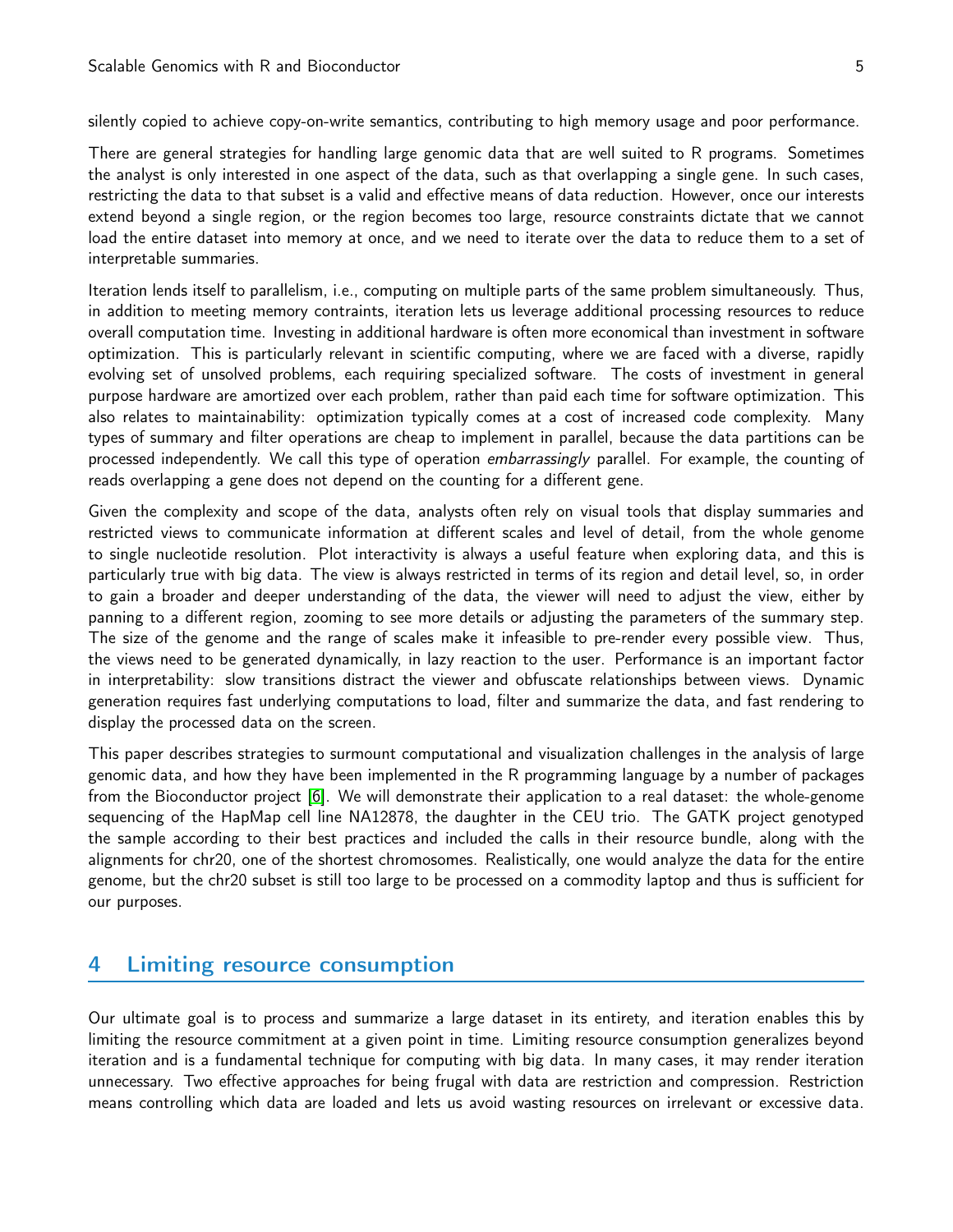Compression helps by representing the same data with fewer resources.

#### <span id="page-5-0"></span>4.1 Restricting queries

Restriction is appropriate when the question of interest requires only a fraction of the available data. It is applicable in different ways to sequence vectors, range-based annotations and feature-by-sample matrices. We can restrict data along two dimensions: row/record-wise and/or column/attribute-wise, with genomic overlap being an important row filter. Sequences and genomic vectors are relatively simple structures that are often restricted by range, i.e., extraction of a contiguous subsequence of per-position values. Row-wise restriction is useful when working with large sets of experimentally-generated short sequences. The sequence aligner generates alignments as annotations on a reference sequence, and these alignments have many attributes, such as genomic position, score, gaps, sequence, and sequence quality. Restriction can exclude the irrelevant attributes. Analysts often slice large matrices, such as those consisting of SNP calls, by both row (SNP) and column (individual).

A special mode of restriction is to randomly generate a selection of records. Down-sampling can address many questions, especially during quality assessment and data exploration. For example, short reads are initially summarized in FASTQ files containing a plain-text representation of base calls and corresponding quality scores. Basic statistics of quality assessment such as the nucleotide count as a function of sequencing cycle or overall GC content are very well characterized by random samples of a million reads, which might be 1% of the data. This sample fits easily in memory. Computations on this size of data are very nimble, enabling interactive exploration on commodity computers. An essential requirement is that the data represent a random sample.

The ShortRead package is designed for the QA and exploratory analysis of the output from high-througput sequencing instruments. It defines the FastqSampler object, which draws random samples from FASTQ files. The sequence reads in our dataset have been extracted into a FASTQ file from the publicly available alignments. We wish to check a few quality statistics before proceeding. We begin by loading a random sample of one million reads from the file:

```
library(ScalableGenomics)
fastq.sampler <- FastqSampler(NA12878.20.fastq, n = 1e6,
                              readerBlockSize = 1e6)
set.seed(1975)
fastq <- yield(fastq.sampler)
length(fastq)
```
1000000

With the sequences loaded, we can compute some QA statistics, like the overall base call tally:

```
qa.result \leq qa(fastq, "NA12878")
qa.result[["baseCalls"]]
             A C G T N
NA12878 28700201 21381458 21504601 28681010 732730
```
In a complete workflow, we would generate an HTML QA report via the report function.

An example of a situation where random sampling does not work is when prototyping a statistical method that depends on a significant amount of data to achieve reasonable power. Variant calling is a specific example: restricting the number of reads would lead to less coverage, less power and less meaningful results. Instead, we need to restrict the analysis to a particular region and include all of the reads falling within it.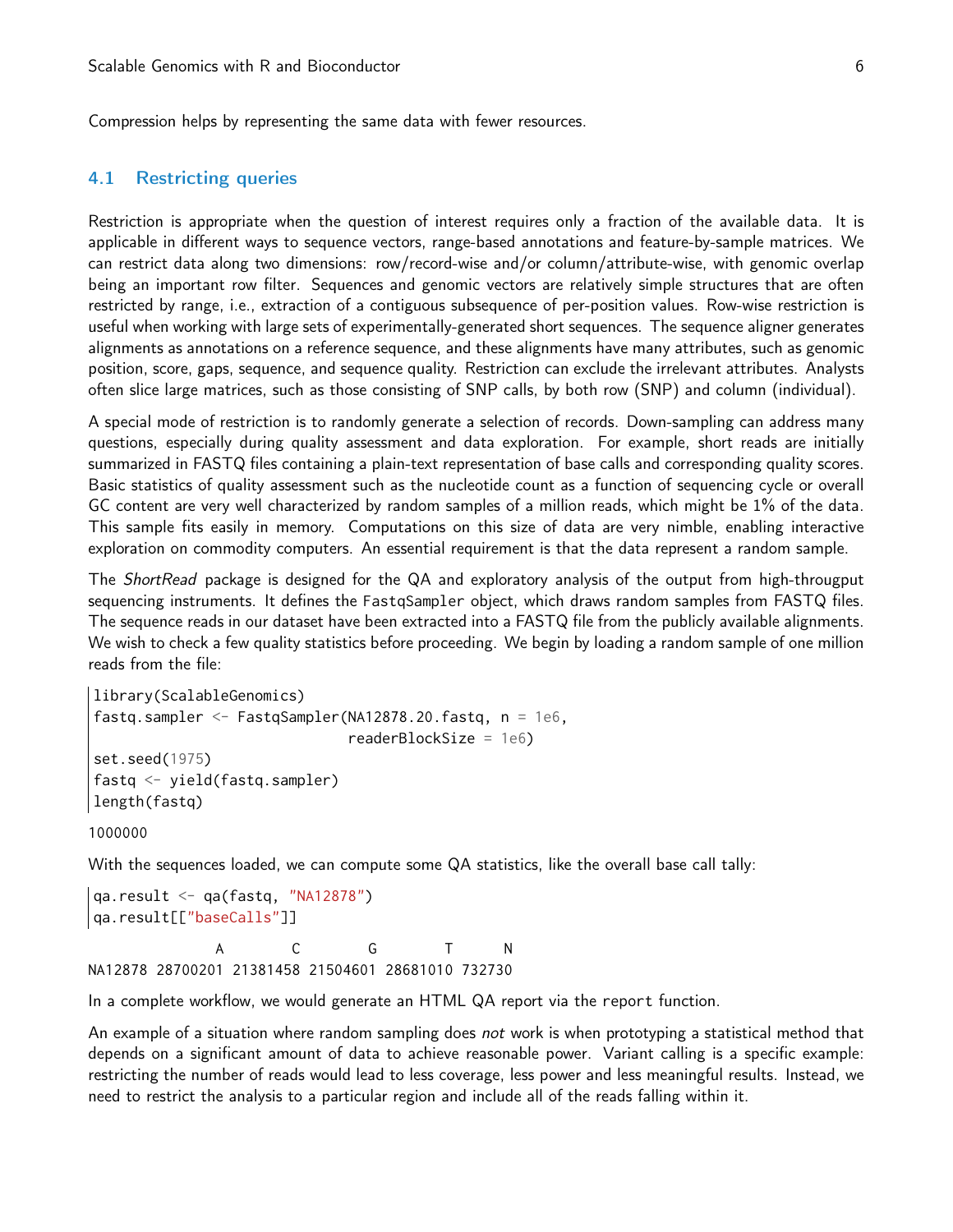To optimize range-based queries, we often sort and index our data structures by genomic coordinates. We should consider indexing an investment, because an index is generally expensive to generate but cheap to query. The justification is that we will issue a sufficient number of queries to outweigh the initial generation cost. Three primary file formats follow this pattern: BAM, Tabix and BigWig [\[11,](#page-19-2) [8\]](#page-19-3). Each format is best suited for a particular type of data. The BAM format is specially designed for sequence alignments and stores the complex alignment structure, as well as the aligned sequence. Tabix is meant for indexing general range-based annotations stored in tabular text files, such as BED and GFF. Finally, BigWig is optimized for storing genomelength vectors, such as the coverage from a sequencing experiment. BAM and Tabix compress the primary data with block-wise gzip compression and save the index as a separate file. BigWig files are similarly compressed but are self-contained.

The Rsamtools package is an interface between R and the samtools library, which implements access to BAM, Tabix and other binary file formats. Rsamtools enables restriction of BAM queries through the ScanBamParam object. This object can be used as an argument to all BAM input functions, and enables restriction to particular fields of the BAM file, to specific genomic regions of interest, and to properties of the aligned reads (e.g., restricting input to paired-end alignments that form proper pairs).

One common scenario in high throughput sequencing is the calculation of statistics such as coverage (the number of short sequence reads overlapping each nucleotide in the genome). The data required for this calculation usually come from very large BAM files containing alignment coordinates (including the alignment 'cigar'), sequences, and quality scores for tens of millions of short reads. Only the smallest element of these data, the alignment coordinates, is required for calculation of coverage. By restricting input to alignment coordinates, we transform the computational task from one of complicated memory management of large data to simple vectorized operations on in-memory objects.

We can directly implement a coverage estimation by specifying a ScanBamParam object that restricts to the alignment information. The underlying coverage calculation is implemented by the *IRanges* package, which sits at the core of the Bioconductor infrastructure and provides fundamental algorithms and data structures for manipulating and annotating ranges. It is extended by *GenomicRanges* to add conveniences for manipulating ranges on the genome.

```
bam.file <- ScalableGenomics::NA12878.20.bam
param <- ScanBamParam(what=c("pos", "qwidth"),
                      flag=scanBamFlag(isUnmappedQuery=FALSE))
bam <- scanBam(bam.file, param=param)[[1]]
aln.ranges <- IRanges(bam$pos, width=bam$qwidth)
cov <- coverage(aln.ranges)
```
This is only an estimate, however, because we have ignored the complex structure of the alignments, e.g., the insertions and deletions. Rsamtools provides a convenience function for the more accurate calculation:

```
cov <- coverage(bam.file, param=param)
```
### <span id="page-6-0"></span>4.2 Compressing genomic vectors

Some vectors, in particular the coverage, have long stretches of repeated values, often zeroes. An efficient compression scheme for such cases is run-length encoding. Each run of repeated values is reduced to two values: the length of the run and the repeated value. This scheme saves space and also reduces computation time by reducing computation size. For example, the vector  $0, 0, 0, 1, 1, 5, 5, 5$  would have run-values  $0, 1, 5$  and run-lengths 3, 2, 3. The data have been reduced from a size of 8 to a size of 6 (3 values plus 3 lengths). The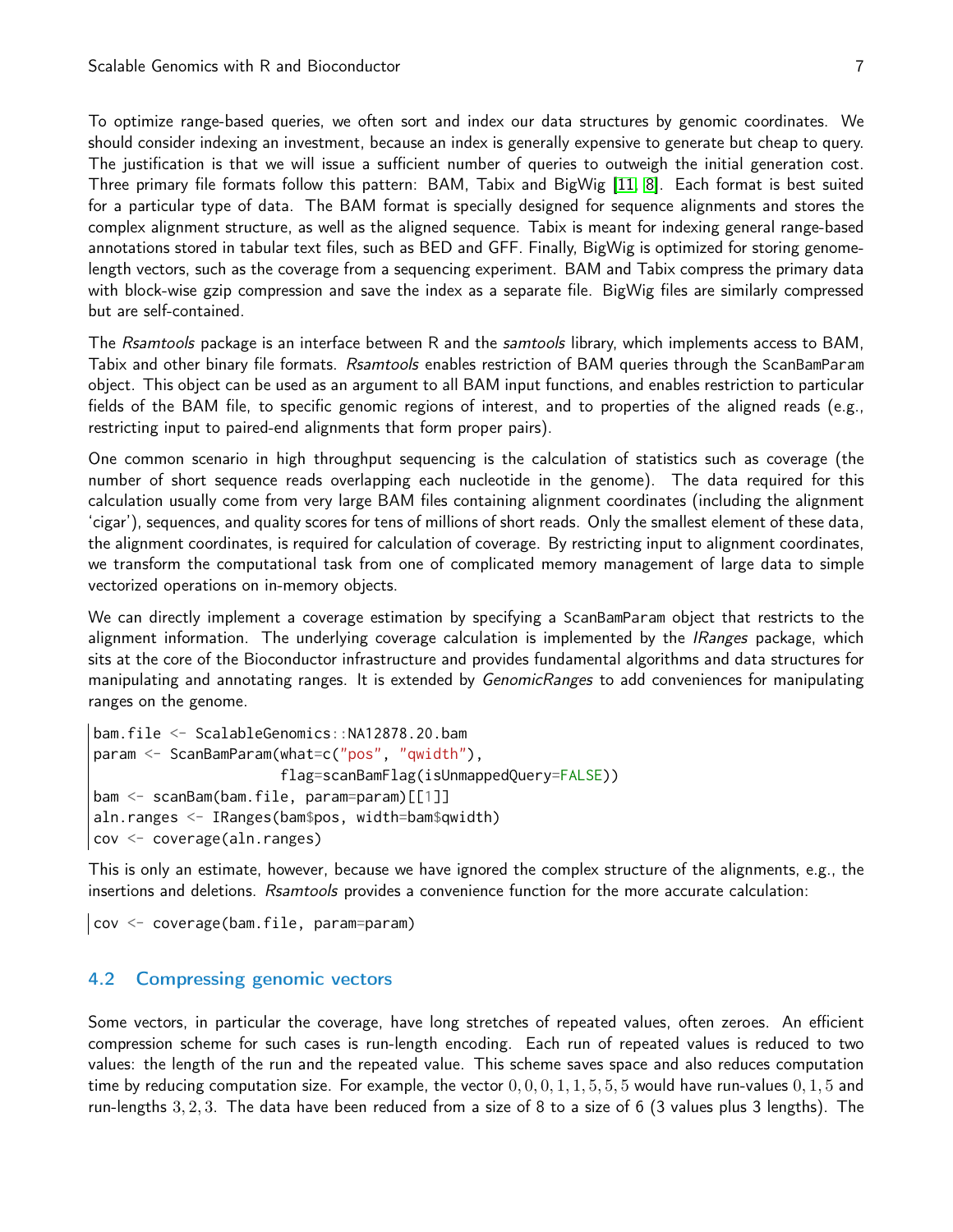IRanges Rle class is a run-length encoded vector that supports the full R vector API on top of the compressed representation. Operations on an Rle gain efficiency by taking advantage of the compression. For example, the sum method computes a sum of the run values, using the run lengths as weights. Thus, the time complexity is on the order of the number of runs, rather than the length of the vector.

The cov object we generated in the previous section is a list of Rle objects, one per chromosome.

```
cov[[20]]
integer-Rle of length 63025520 with 38630545 runs
 Lengths: 59990 1 1 7 ... 1 1 60008
 Values : 0 1 2 3 ... 6 5 0
compression <- length(cov) / (length(runValue(cov))*2)
compression
```
[1] 0.8157472

For this whole-genome sequencing, the data are quite dense and complex, so the compression actually decreases efficiency. However, in the course of analysis we often end up with sparser data and thus better compression ratios. In this analysis, we are concerned about regions with extremely high coverage: these are often due to alignment artifacts.

```
cov.cutoff <- 150L
high.cov <- cov > cov.cutoff
length(high.cov) / (length(runValue(high.cov))*2)
```
[1] 4829.542

Calculating the sum is then more efficient than with conventional vectors:

```
high.cov.vector <- as.vector(high.cov)
bm <- microbenchmark(sum(high.cov), sum(high.cov.vector))
summary(bm)[,c("expr", "median")]
                expr median
1 sum(high.cov) 140.3165
```
2 sum(high.cov.vector) 82464.1300

Sometimes we are interested in the values of a genomic vector that fall within a set of genomic features. Examples include the coverage values within a set of called ChIP-seq peaks, or the conservation scores for a set of motif hits. We could extract the subvectors of interest into a list. However, large lists bring undesirable overhead, and the data would no longer be easily indexed by genomic position. Instead, we combine the original vector with the ranges of interest. In *IRanges*, this is called a Views object. There is an R1eViews object for defining views on top of an Rle.

To demonstrate, we slice our original coverage vector by our high coverage cutoff to yield the regions of high coverage, overlaid on the coverage itself, as an RleViews object:

high.cov.views <- slice(cov[[20]], cov.cutoff) head(high.cov.views) Views on a 63025520-length Rle subject

views: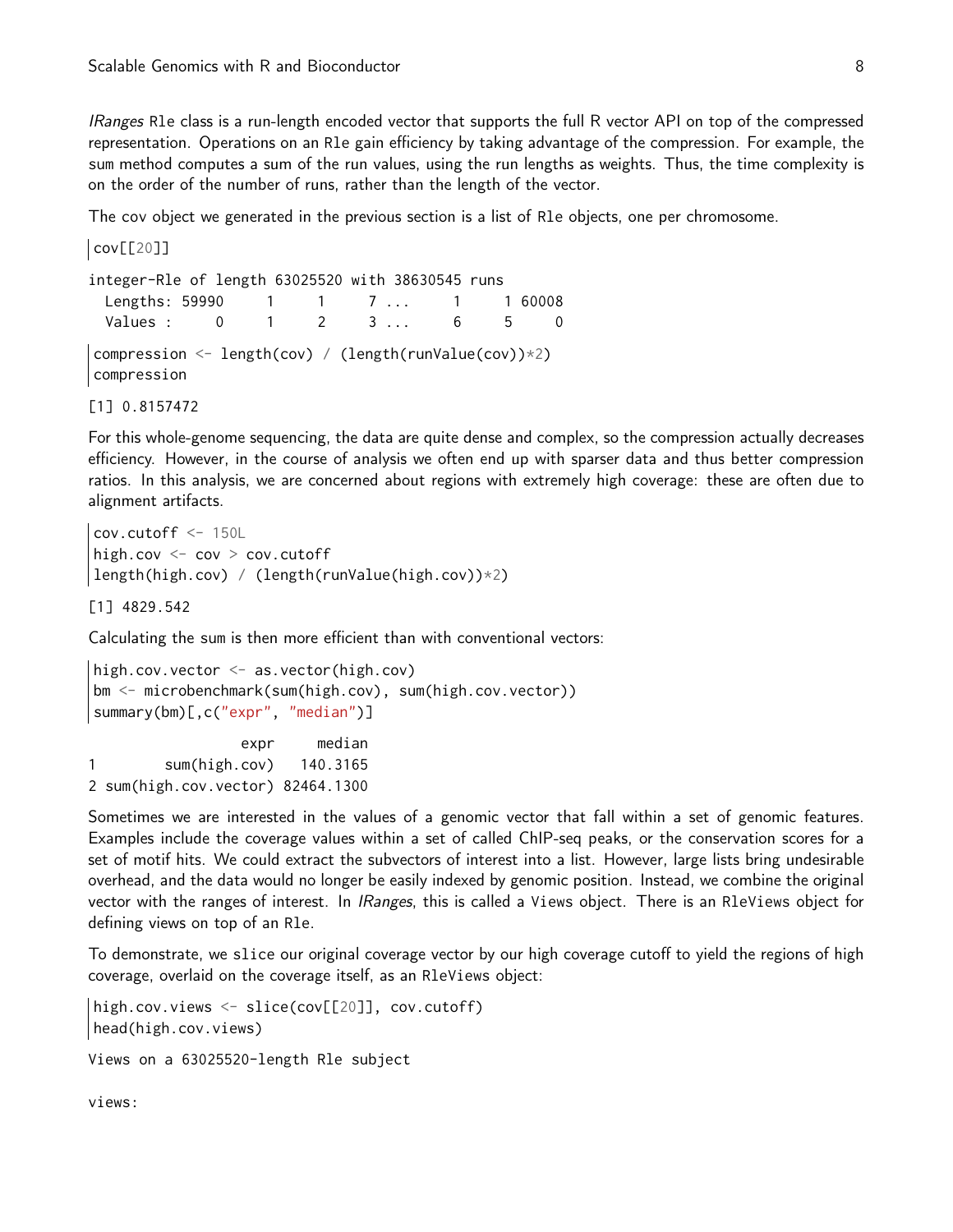```
start end width
[1] 106368 106371 4 [151 152 152 152]
[2] 113559 113559 1 [150]
[3] 113689 113690 2 [151 151]
[4] 113692 113708 17 [150 152 154 155 156 154 152 ...]
[5] 113718 113718 1 [150]
[6] 113746 113749 4 [151 150 151 153]
```
This lets us efficiently calculate the average coverage in each region:

```
mean.high.cov <- viewMeans(high.cov.views)
head(mean.high.cov)
```
[1] 151.7500 150.0000 151.0000 151.9412 150.0000 151.2500

The Biostrings package [\[13\]](#page-20-1) provides XStringViews for views on top of DNA, RNA and amino acid sequences. XString is a reference, rather than a value as is typical in R, so we can create multiple XStringViews objects without copying the underlying data. This is an application of the  $fly-weight$  design pattern: multiple objects decorate the same primary data structure, which is stored only once in memory.

We can apply XStringViews for tabulating the nucleotides underlying the high coverage regions. First, we need to load the sequence for chr20, via the *BSgenome* package and the addon package for human.

```
genome <- BSgenome.Hsapiens.UCSC.hg19::BSgenome.Hsapiens.UCSC.hg19
object.size(genome)
```
26768 bytes

While the human genome consists of billions of bases, our genome object is tiny. This is an example of lazy loading: chromosomes are loaded, and cached, as requested. In our case, we restrict to chr20 and form the XStringViews.

chr20.views <- Views(genome\$chr20, ranges(high.cov.views))

We verify that the cached sequence occupies the same memory as the subject of the views:

```
unmasked(genome$chr20)@shared
subject(chr20.views)@shared
```
SharedRaw of length 63025520 (data starting at 0x7f04d44d9038) SharedRaw of length 63025520 (data starting at 0x7f04d44d9038)

Finally, we calculate and compare the nucleotide frequencies:

```
high.cov.freq <- alphabetFrequency(chr20.views, as.prob=TRUE, collapse=TRUE)
chr20.freq <- alphabetFrequency(genome$chr20, as.prob=TRUE)
rbind(high.cov.freq, chr20.freq)[,DNA_BASES]
```
A C G T high.cov.freq 0.3134585 0.1817672 0.1792119 0.3255625 chr20.freq 0.2776726 0.2202792 0.2209780 0.2810702

We notice that the high coverage regions are A/T-rich, which is characteristic of low complexity regions.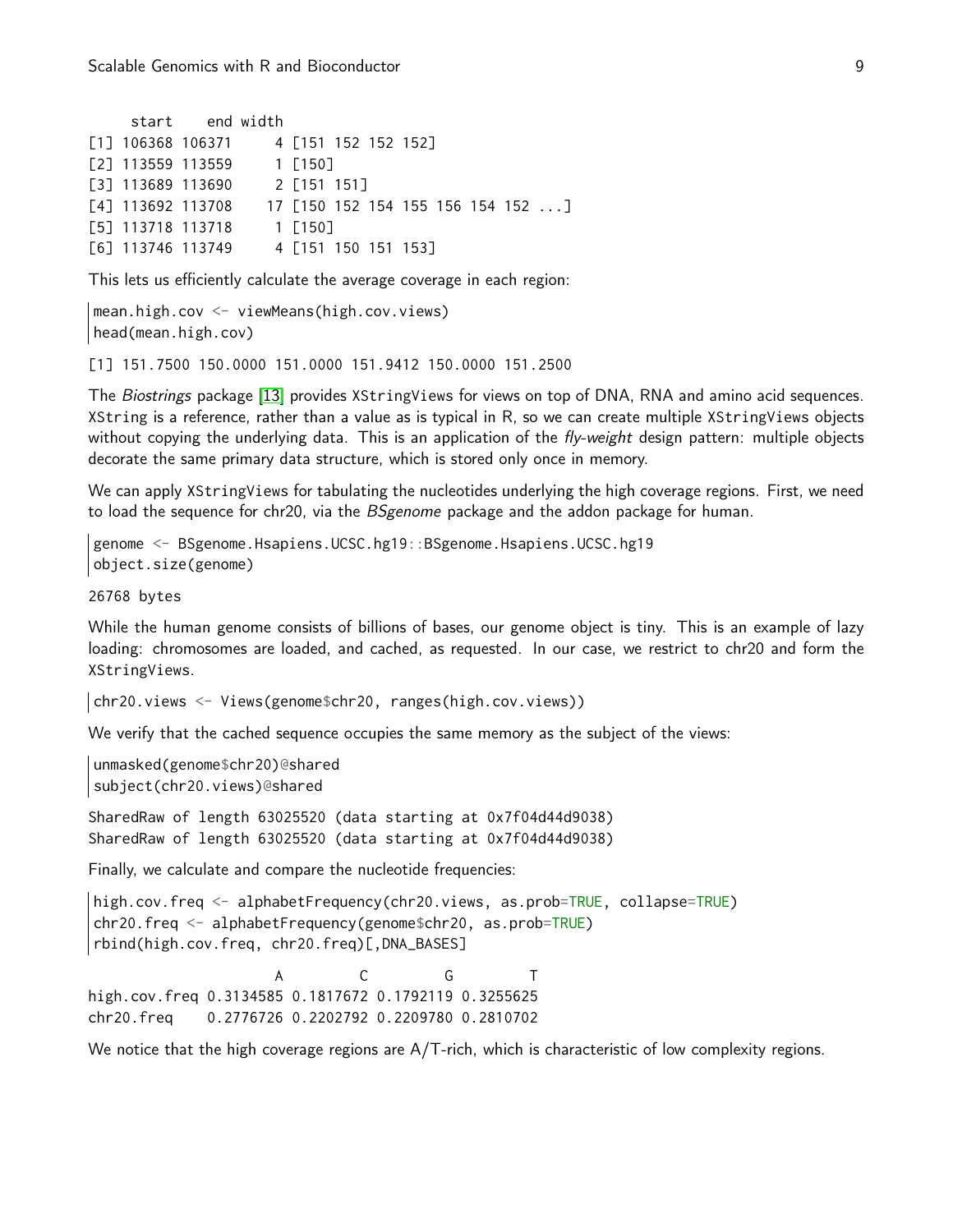### <span id="page-9-0"></span>4.3 Compressing lists

The high coverage regions in our data may be associated with the presence of repetitive elements that confuse the aligner. We obtain the repeat annotations from the UCSC genome browser with the *rtracklayer* package, which, in addition to a browser interface, handles input and output for various annotation file formats, including BigWig. Our query for the repeats is restricted to chr20, which saves download time. We subset to the simple and low complexity repeats, which are the most likely to be problematic.

```
session <- browserSession()
chr20.range <- GRangesForUCSCGenome("hg19", "chr20")
repeats.table <- getTable(session, "rmsk", chr20.range)
simple.classes <- c("Simple_repeat", "Low_complexity")
repeats.simple <- subset(repeats.table, repClass %in% simple.classes)
repeats <- with(repeats.simple, IRanges(genoStart, genoEnd))
```
Our goal is to calculate the percent of each high coverage region covered by a repeat. First, we split the repeats according to overlap with a high coverage region:

```
hits <- findOverlaps(repeats, high.cov.views)
f <- factor(subjectHits(hits), seq_len(subjectLength(hits)))
repeats.olap <- pintersect(repeats[queryHits(hits)],
                           ranges(high.cov.views)[subjectHits(hits)])
repeats.split <- split(repeats.olap, f)
class(repeats.split)
```

```
[1] "CompressedIRangesList"
```
The repeats.split object is not an ordinary list.

Long lists are expensive to construct, store and process. Creating a new vector for each group requires time, and there is storage overhead for each vector. Furthermore, data compression is less efficient when the data are split across objects. Depending on the implementation of the list elements, these costs can be significant. This is particularly true of the S4 object system in R [\[3\]](#page-19-4). Another detriment to R lists is that list elements can be of mixed type. Thus, there are are few native routines for computing on lists. For example, the R sum function efficiently sums the elements of a homogeneous numeric vector, but there is no support for calling sum to calculate the sum of each numeric vector in a list. Even if such routines did exist for native data types, there are custom data types, such as ranges, and we aim to facilitate grouping of any data that we can model as a vector.

While the R sum function is incapable of computing group sums, there is an oddly named function called rowsum that will efficiently compute them, given a numeric vector and a grouping factor. This hints that a more efficient approach to grouping may be to store the original vector along with a partitioning. The *IRanges* R package includes a CompressedList framework that follows this strategy. A CompressedList consists of the data vector, sorted by group, and a vector of indexes where each group ends in the data vector (see Figure [2\)](#page-10-0). IRanges provides CompressedList implementations for native atomic vectors and other data types in the IRanges infrastructure, and the framework is extensible to new data types. A CompressedList is homogeneous, so it is natural to define methods on subclasses to perform operations particular to a type of data. For example, there is a sum method for the NumericList class that delegates internally to rowsum. This approach bears similarity to storing data by columns: we improve storage efficiency by storing fewer objects, and we maintain the data in its most readily computable form. It is also an application of lazy computing, where we delay the partitioning of the data until a computation requires it. We are then in position to optimize the partitioning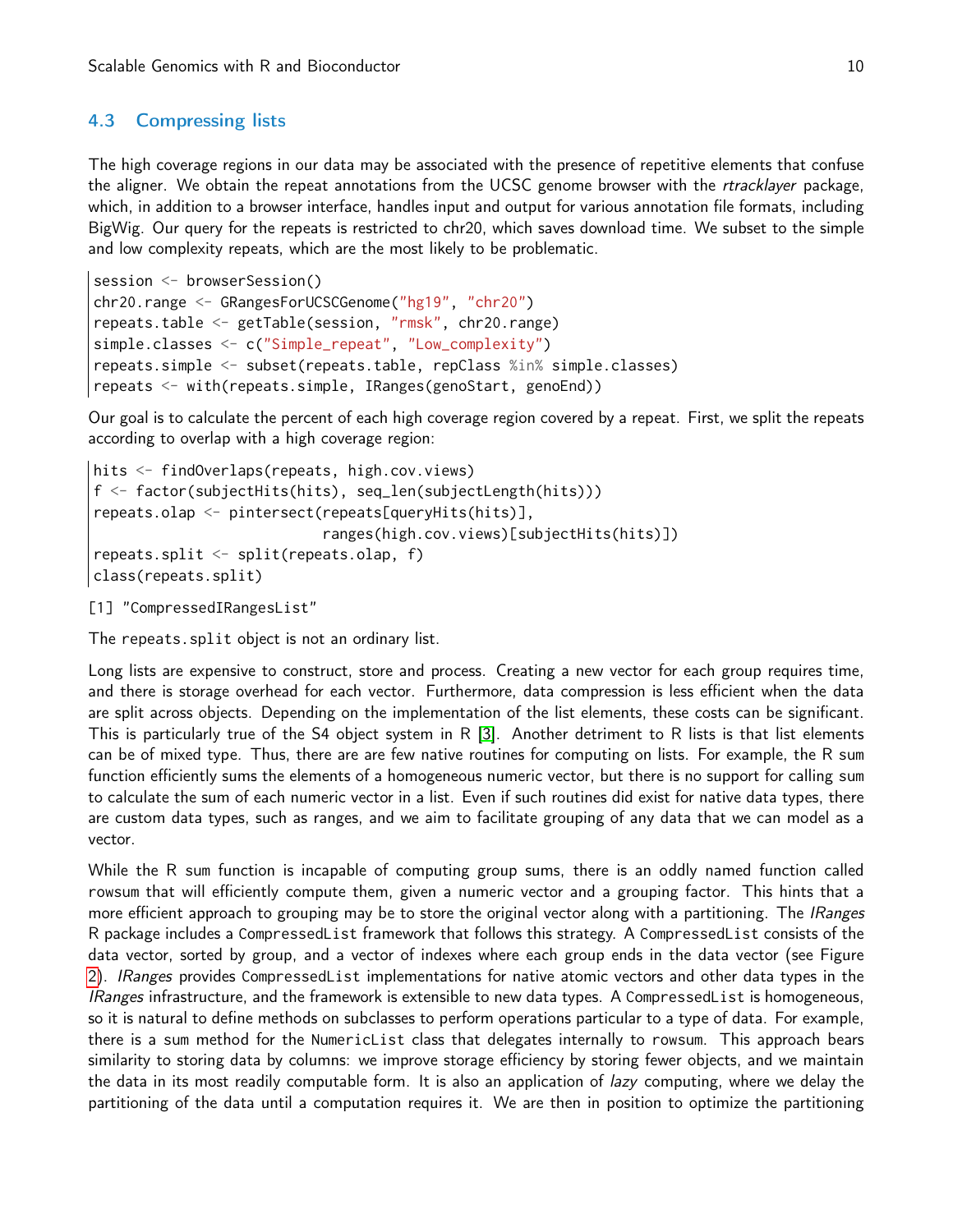### Vector grouped by color



Split into basic list



Virtual split via partitioning

<span id="page-10-0"></span>Figure 2: Grouping via partitioning vs. splitting into multiple objects. Top: the input vector, with elements belonging to three different groups: red, blue and yellow. Middle: typical splitting of vector into three vectors, one per group. This brings the overhead of multiple objects. Bottom: the data are virtually split by a partitioning, encoded by the number of elements in each group (the vector is assumed to be sorted by group).

according to the specific requirements of the operation.

Since repeats.list is a CompressedList, we can take advantage of these optimizations.

```
repeat.cov <- sum(width(repeats.split))
length(repeat.cov)
```
[1] 3478

```
sum(repeat.cov) / sum(width(high.cov.views))
```
[1] 0.01503967

This value can be compared to the percent of chr20 covered:

sum(width(reduce(repeats))) / width(chr20.range)

[1] 0.01490236

Instead of a CompressedList, we could have solved this problem using coverage and RleViews.

The downside of compression is that there is overhead to explicit iteration, because we need to extract a new vector with each step. The Biostrings package has explored a solution. We can convert our XStringViews object chr20.views to a DNAStringSet that contains one DNAString for each view window. The data for each DNAString has never been copied from the original chr20 sequence, and any operations on a DNAString operate directly on the shared data. While this solution may seem obvious, it relies heavily on native code and is far from the typical behavior of R data structures.

```
chr20.set <- as(chr20.views, "DNAStringSet")
first.seq \le chr20.set[[1]]
first.seq@shared
unmasked(genome$chr20)@shared
```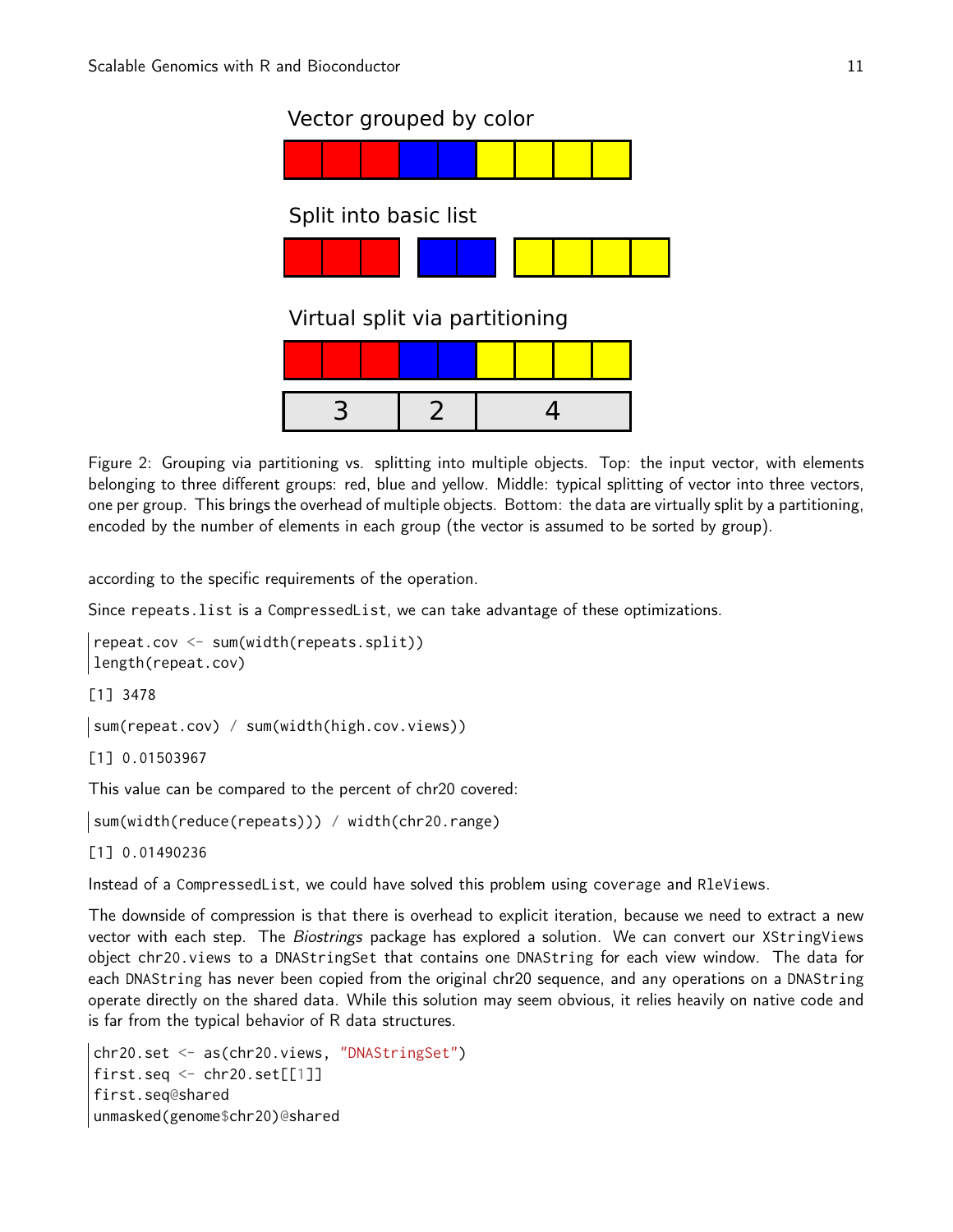SharedRaw of length 63025520 (data starting at 0x7f04d44d9038) SharedRaw of length 63025520 (data starting at 0x7f04d44d9038)

The nascent XVector package aims to do the same for other R data types, such as integer, double and logical values.

# <span id="page-11-0"></span>5 Iterating

### <span id="page-11-1"></span>5.1 Splitting data

Iterative summarization of data may be modeled as three separate steps: split, apply and combine [\[15\]](#page-20-2). The split step is typically the only one that depends on the size of the input data. The apply step operates on data of restricted size, and it should reduce the data to a scale that facilitates combination. Thus, the most challenging step is the first: splitting the data into chunks small enough to meet resource constraints.

Two modes of splitting are particularly applicable to genomic data: sequential chunking and genomic partitioning. Sequential chunking is a popular and general technique that simply loads records in fixed-count chunks, according to the order in which they are stored. Genomic partitioning iterates over a disjoint set of ranges that cover the genome. Typical partitioning schemes include one range per chromosome and sub-chromosomal ranges of some uniform size. Efficient range-based iteration, whether over a partitioning or list of interesting regions, depends on data structures, file formats and algorithms that are optimized for range-based queries.

Under the assumption that repeat regions are leading to anomalous alignments, we aim to filter from our BAM file any alignments overlapping a repeat. As we will be performing many overlap queries against the repeat dataset, it is worth indexing it for faster queries. The algorithms for accessing BAM, Tabix and BigWig files are designed for genome browsers and have not been optimized for processing multiple queries in batch. Each query results in a new search. This is unnecessarily wasteful, at least when the query ranges are sorted, as is often the case. We could improve the algorithm by detecting whether the next range is in the same bin and, if so, continuing the search from the current position. The *IRanges* package identifies interval trees [\[4\]](#page-19-5) as an appropriate and well-understood data structure for range-based queries, and implements these using a combination of existing C libraries [\[7\]](#page-19-6) and new C source code. The query is sorted, and every new search begins at the current node, rather than at the root. We build a GIntervalTree for the repeats:

```
repeats.tree <- GIntervalTree(GRanges("20", repeats))
```
The GIntervalTree from *GenomicRanges* enables the same optimization when data are aligned to multiple chromosomes.

To configure streaming, we specify a yieldSize when constructing the object representing our BAM file. We will filter at the individual read level, but it should be noted that for paired-end data Rsamtools supports streaming by read pair, such that members of the same pair are guaranteed to be in the same chunk. Since BAM files are typically sorted by position, not pair, this is a significant benefit.

```
bam.stream <- BamFile(bam.file, yieldSize = 1e6)
```
To filter the BAM, we first need to define a filter rule that excludes reads that overlap a repeat. The low-level Rsamtools interface provides the read data as a DataFrame, which we convert into a GAlignments object from the GenomicAlignments package, which provides data structures and utilities for analyzing read alignments.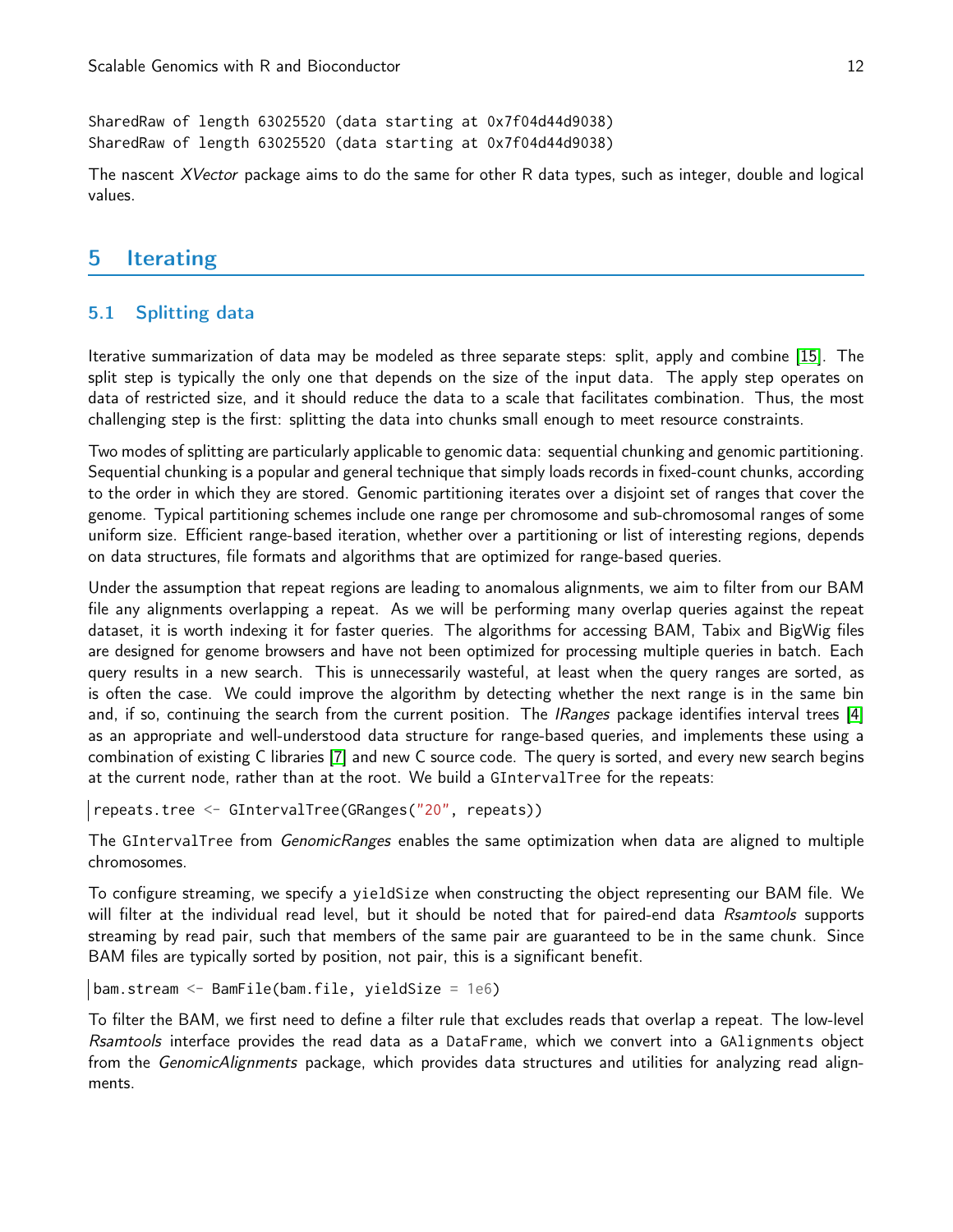```
maskRule <- function(reads) {
  strand \leq Rle(strand("\ast"), nrow(reads))
  ga <- with(reads, GAlignments(rname, pos, cigar, strand))
  ga %outside% repeats.tree
}
rules <- FilterRules(list(mask = maskRule))
```
Since we are writing a new BAM file, this is iteration with a side-effect, rather than a reduction.

To demonstrate reduction, we will calculate the coverage in iterative fashion, which ends up identical to our original calculation.

```
bam.stream <- BamFile(filtered.bam, yieldSize = 1e6)
cov2 <- RleList(lapply(seqlengths(bam.stream), Rle, values=0L),
                compress=FALSE)
open(bam.stream)
while(isIncomplete(bam.stream)) {
  reads <- readGAlignments(bam.stream)
  cov2 \leq cov2 + coverge(reads)
}
close(bam.stream)
```
Choosing an appropriate yield size for each iteration is important. There is overhead to each iteration, mostly due to I/O and memory allocation, as well as the R evaluator. Thus, one strategy is to increase the size of each iteration (and reduce the number of iterations) until the data fit comfortably in memory. It is relatively easy to estimate a workable yield size from the consumption of processing a single chunk. The gc function exposes the maximum amount of memory consumed by R between resets.

```
sum(gc(reset=TRUE)[,6])
```
496.6

```
bam.stream <- Rsamtools::BamFile(filtered.bam, yieldSize = 1e6)
coverage(GenomicAlignments::readGAlignments(bam.stream))
sum(gc()[, 6])
```
1230.5

The memory usage started at about 500 MB and peaked at about 1200 MB, so the iteration consumed up to 700 MB. With 8GB of ram, we might be able to process up to 10 million reads at once, assuming linear scaling.

As an alternative to streaming over chunks, we can iterate over a partitioning of the genome, or other domain. Genomic partitioning can be preferable to streaming when we are only interested in certain regions. The tileGenome function is a convenience for generating a set of ranges that partition a genome. We rely on it to reimplement the coverage iterative calculation with a partitioning:

```
tiles <- tileGenome(seqinfo(filtered.bam)["20"], tilewidth=1e6)
cov3 <- Reduce('+', lapply(tiles, function(tile) {
  param <- ScanBamParam(which=tile)
  reads <- readGAlignments(filtered.bam, param=param)
  intersection <- restrict(unlist(grglist(reads)), start(tile), end(tile))
  coverage(intersection)
}))
```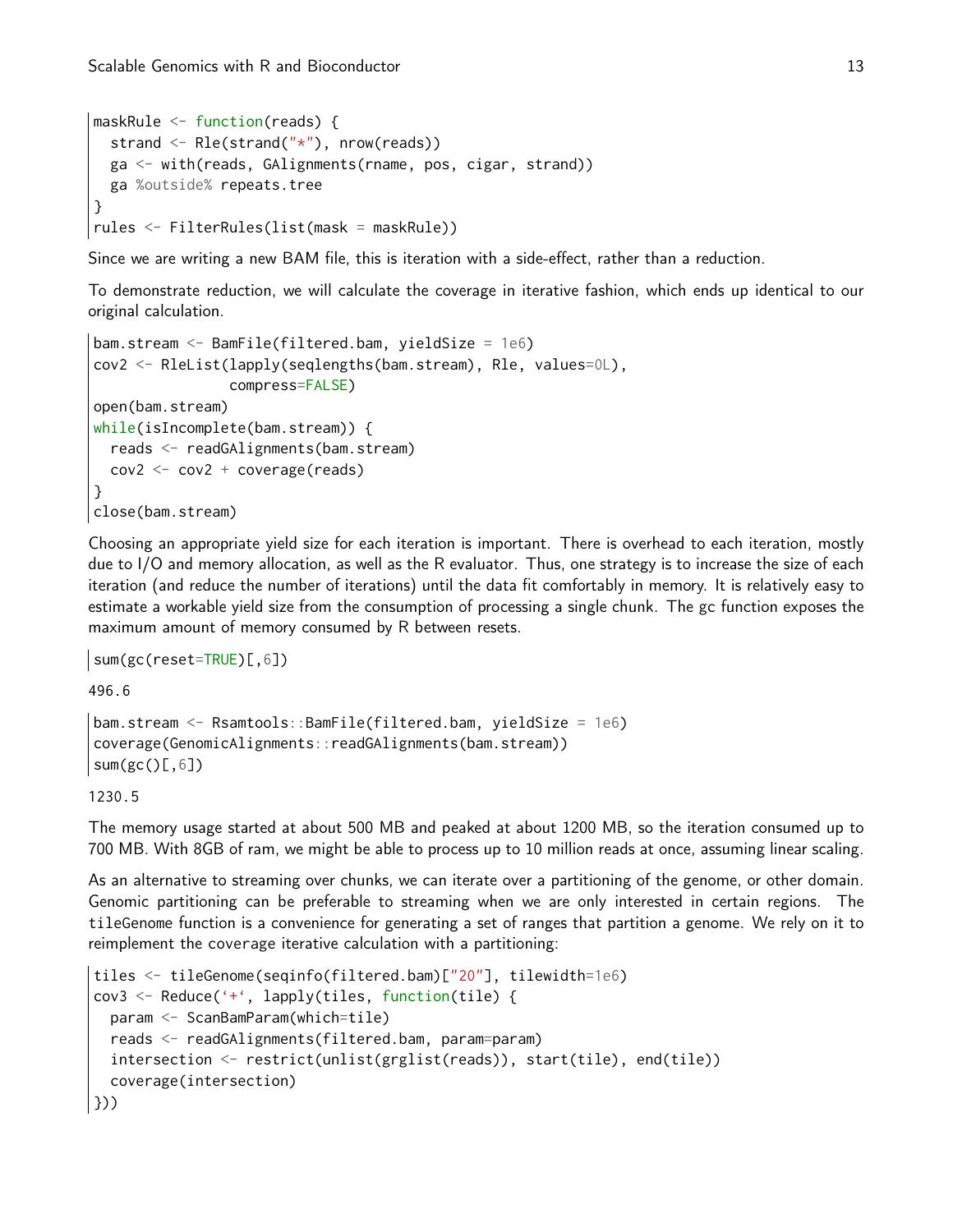|identical(cov2, cov3)

#### [1] TRUE

A caveat with partitioning is that since many query algorithms return ranges with any overlap of the query, care must be taken to intersect the results with each partition, so that reads are not double-counted, for example.

By computing the coverage, we have summarized the data. Computing summaries is often time consuming, but since the summaries are smaller than the original data, it is feasible to store them for later use. Caching the results of computations is an optimization technique known as *memoization*. An analysis rarely follows a linear path. By caching the data at each stage of the analysis, as we proceed from the raw data to a featurelevel summary, with often multiple rounds of feature annotation, we can avoid redundant computation when we inevitably backtrack and form branches. This is an application of *incremental computing*. We export our coverage as a BigWig file, for later use.

export(cov3, "NA12878.20.coverage.bw")

### <span id="page-13-0"></span>5.2 Iterating in parallel

There are two basic modes of parallelism: data-level and task-level. Embarrassingly parallel problems illustrate data parallelism. Work flows might less frequently involve task parallelism, where different tasks are applied to the same data chunk. These are generally more challenging to implement, especially with R, which does not offer any special support for concurrency. The Streamer package has explored this direction.

Multicore and cluster computing are similar in that they are modular, and scaling algorithms to use multiple cores or multiple nodes can involve conceptually similar steps, but there are some critical differences. Multiple cores in the same system share the same memory, as well as other resources. Shared memory configurations offer fast inter-thread data transfer and communication. However, the shared resources can quickly become exhausted and present a bottleneck. Computing on a cluster involves significant additional expertise to access and manage cluster resources that are shared between multiple users and governed by a scheduler. Interacting with a scheduler introduces an extra step into a workflow. We place jobs in a queue, and the jobs are executed asynchronously. Another complication is that we need to share the data between every computer. A naive but often sufficient method is to store the data in a central location on a network file system and to distribute the data via the network. The network overhead implied by this approach may penalize performance.

When the ratio of communication to computation time is large, communication dominates the overall calculation. The main strategies for addressing this are to (a) ensure each task represents a significant amount of work and (b) identify points where data sizes of inputs (e.g., file names) and outputs (e.g., vector of counts across regions of interest) are small. Data partitioning is usually conveyed to workers indirectly, e.g., via specification of the range of data to be processed, rather than inputting and explicitly partitioning data. This approach reduces the communication costs between the serial and parallel portions of the computation and avoids loading the entire dataset into memory.

The R packages foreach [\[1\]](#page-19-7), parallel (distributed with R [\[14\]](#page-20-0)),  $pbdR$  [\[12\]](#page-20-3) and BatchJobs [\[2\]](#page-19-8) provide abstractions and implementations for executing tasks in parallel and support both the shared memory and cluster configurations. BatchJobs and *pbdR* are primarily designed for asynchronous execution, where jobs are submitted to a scheduling system, and the user issues commands to query for job status and collect results upon completion. The other two, *foreach* and *parallel*, follow a synchronous model conducive to interactive use.

Different use cases and hardware configurations benefit from different parallelization strategies. An analyst might apply multiple strategies in the course of an analysis. This has motivated the development of an abstraction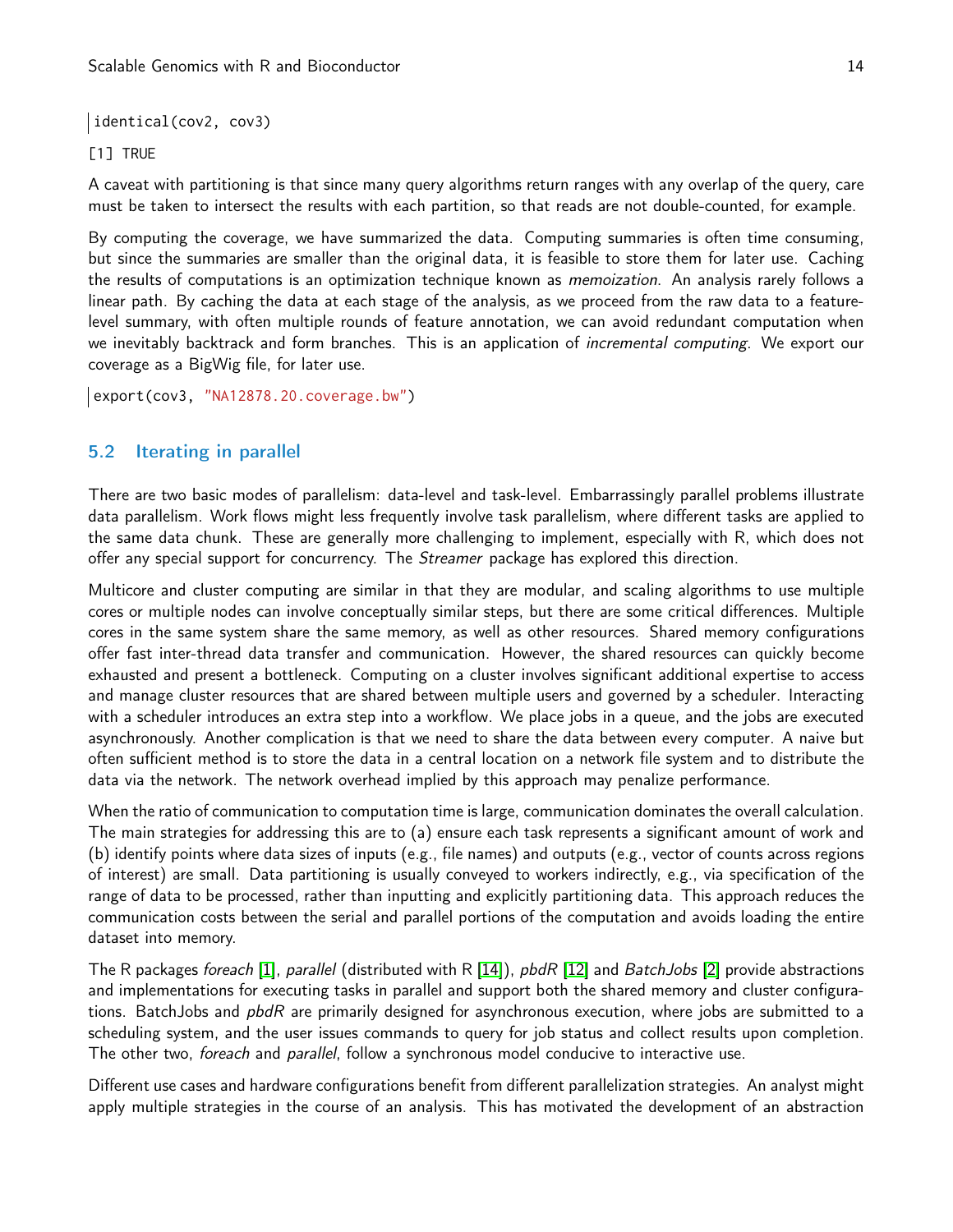oriented towards genomics workflows. The *BiocParallel* package defines this abstraction and implements it on top of BatchJobs, parallel and foreach to support the most common configurations. An important feature of BiocParallel is that it encapsulates the parallelization strategy in a parameter object that can be passed down the stack to infrastructure routines that implement the iteration. Thus, for common use cases the user can take advantage of parallelism by solely indicating the appropriate implementation. Iteration is carried out in a functional manner, so the API mirrors the \*apply functions in base R: bplapply, bpmapply, etc.

To illustrate use of parallel iteration, we diagnose the GATK genotype calls introduced earlier. One approach is to generate our own set of nucleotide tallies, perform some simple filtering to yield a set of variant calls, and compare our findings to those from GATK. The set of nucleotide tallies is a more detailed form of the coverage that consists of the count of each nucleotide at each position, as well as some other per-position statistics. Tallies are useful for detecting genetic variants through comparison to a reference sequence.

The Variant Tools package provides a facility for summarizing the nucleotide counts from a BAM file over a given range. We can iterate over the tiling in parallel using the bplapply function. The BPPARAM argument specifies the parallel implementation. MulticoreParam is appropriate for a multicore workstation, whereas we might use BatchJobsParam for scheduling each iteration as a job on a cluster.

```
pileup.bams <- BamFileList(NA12878 = filtered.bam)
bpparam <- MulticoreParam(workers=2)
pileup <- do.call(c, bplapply(tiles, function(tile) {
  pileupVariants(pileup.bams, genome, PileupParam(which=tile))
}, BPPARAM=bpparam))
```
The above is an example of explicit iteration. Thanks to the encapsulation and abstraction afforded by BiocParallelParam, the pileupVariants function supports parallel iteration directly, so the implementation becomes much simpler.

```
pileup <- pileupVariants(filtered.bam, genome, PileupParam(which=tiles),
                         BPPARAM=bpparam)
```
This is an example of an embarrassingly parallel solution: each iteration is a simple counting exercise and is independent of the others. An example of a *non*-embarrassingly parallel algorithm is our demonstration of BAM filtering: each iteration has the side-effect of writing to the same file on disk. The increased complexity of coordinating the I/O across jobs undermines the value of parallelism in that case.

# <span id="page-14-0"></span>6 Scaling Genomic Graphics

## <span id="page-14-1"></span>6.1 Managing graphical resources

Graphics software is special in that it performs two roles: distilling information from the data, and visually communicating that information to the user. The first role is similar to any data processing pipeline; the unique aspect is the communication. The communication bandwidth of a plot is limited by the size and resolution of the display device and the perceptive capabilities of the user. These limitations become particularly acute in genomics, where it would be virtually impossible to communicate the details of a billion alignments along a genome of 3 billion nucleotides.

When considering how best to manage graphical resources, we recall the general technique of restriction. Restriction has obvious applicability to genomic graphics: we can balance the size of the view and the level of detail. As we increase the size of the view, we must decrease the level of detail, and vice versa. This means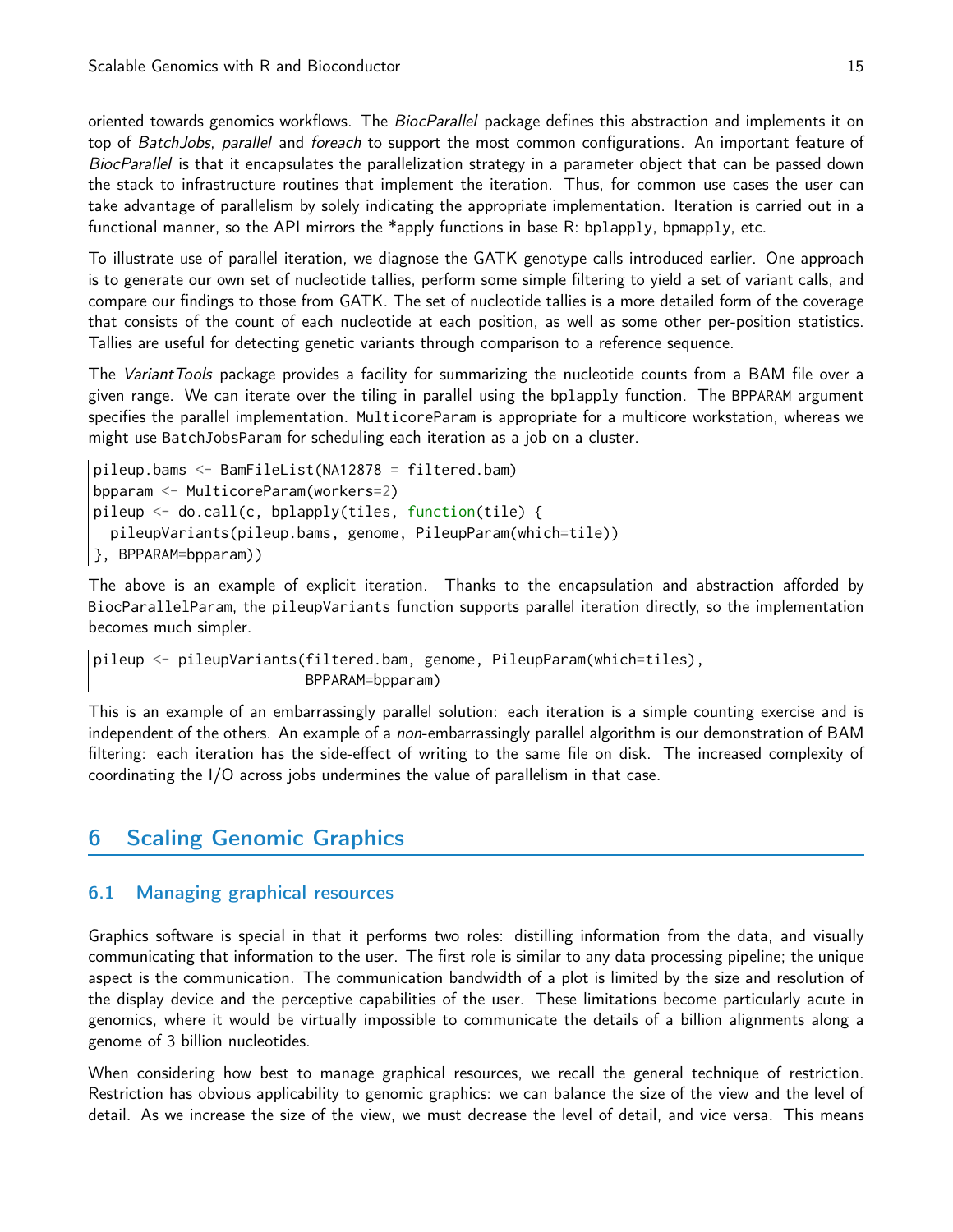only so much information can be communicated in a single plot, so the user needs to view many plots in order to comprehend the data. It would be infeasible to iteratively generate every possible plot, so we need to lazily generate plots in response to user interaction. For example, the typical genome browser supports panning and zooming about the genome, displaying data at different levels of detail, depending on the size of the genomic region.

### <span id="page-15-0"></span>6.2 Displaying summaries efficiently

When plotting data along a restricted range, graphics software can rely on the support for range-based queries presented previously. Controlling the level of detail is more challenging, because it relies on summaries. As the viewed region can be as large as the genome, generating summaries is often computationally intensive and introduces undesirable latency to plot updates. One solution to this problem is caching summaries at different levels of detail. Global summaries will be regularly accessed and expensive to compute, and thus are worth caching, whereas the detailed data exposed upon drill-down can be computed lazily. This strategy is supported by the BigWig format. In addition to storing a full genomic vector, BigWig files also contain summary vectors, computed over a range of resolutions, according to the following statistics: mean, min, max, and standard deviation. Plotting the aggregate coverage is a shortcut that avoids pointless rendering of data that is beyond the display resolution and the perceptive abilities of the viewer.



<span id="page-15-1"></span>Figure 3: The results of two coverage calculations over chr20. Top: the calculation based on cached values in the BigWig file. Bottom: the estimated coverage from the BAM index file.

```
cov800 \leq summary(BigWigFile("NA12878.20.coverage.bw"), size = 3846)
bigwig.track \leq ggplot() + geom_bar(cov800[[20]]) + ylab("coverage")
filtered.bam <- BamFile("masked-NA12878.HiSeq.WGS.bwa.cleaned.recal.b37.20.bam")
cov.estimate <- biovizBase::estimateCoverage(filtered.bam)
cov.estimate <- keepSeqlevels(cov.estimate, "20")
estimate.track <- ggplot() + geom_bar(cov.estimate) + ylab("coverage")
p \le - tracks(bigwig = bigwig.track, estimate = estimate.track)
```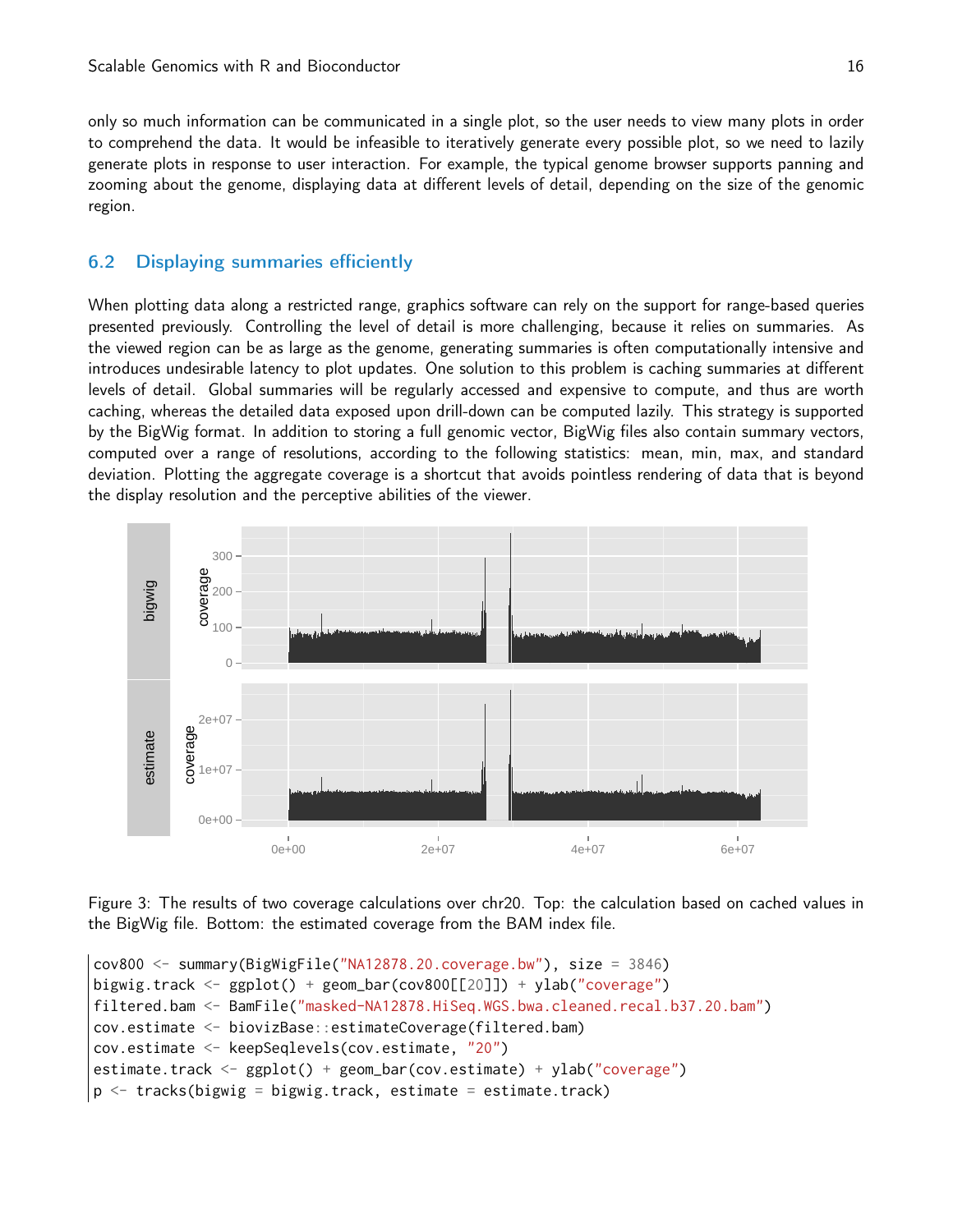A good summary will guide the user to the most interesting parts of the data. Genomic data are typically sparsely distributed along the genome, due to the non-uniform distribution of genes and experimental protocols that enrich for regions of interest. Coverage is a particularly useful summary, as it helps guide the viewer to the regions with the most data. The following gets the average coverage for 800 windows (perhaps appropriate for an 800 pixel plot). The result is shown in the top panel of Figure [3.](#page-15-1)

cov800 <- summary(BigWigFile("NA12878.20.coverage.bw"), size = 800)

In cases where a BigWig file or other cached summary is unavailable, we can rely on a heuristic that estimates the coverage from the index of a BAM or Tabix file. The index stores offsets into the BAM for efficient rangebased queries. Instead of accessing the index to resolve queries, we calculate the difference in the file offsets for each range and derive a relative coverage estimate at a coarse level of resolution. In practice, this reduces the required time to compute the coverage from many minutes to a few seconds. When the plot resolution exceeds the resolution of the index, we again rely on the index to query the BAM file for the reads that fall within the relatively small region and compute the coverage directly. A heuristic seems acceptable in this case, because improved accuracy is immediately accessible by zooming. This is in contrast to pure statistical computations, where crude estimates are less appreciated, even in the exploratory context, since resolution is not so readily forthcoming.

The estimateCoverage function from the *biovizBase* package [\[17\]](#page-20-4) estimates the coverage from the BAM index file. The bottom panel of Figure [3](#page-15-1) shows the output of estimateCoverage for the example dataset and allows for comparison with the more exact calculation derived from the BigWig file. The two results are quite similar and both required only a few seconds to compute on a commodity laptop.

### <span id="page-16-0"></span>6.3 Generating plots dynamically

The design of interactive graphics software typically follows the model-view-controller pattern (see Figure [4\)](#page-17-0). The view renders data retrieved from the data model, and the controller is the interface through which the user manipulates the view and data model. The data model abstracts the underlying data source, which might be memory, disk, or a dynamic computation. The abstraction supports the implementation of complex optimizations without exposing any of the complexity to client code. Data is communicated to the user through the view, and user input is received through the controller. A complex application will consist of multiple interactive views, linked through a common data model, itself composed of multiple modules, chained together as stages in a pipeline. The viewer, plots, and pipeline stages are interlinked to form a network.

A simple data model abstracts access to the primary data, such as an in-memory GRanges object of transcript annotations, or a BAM file on disk. We can extend the simple model to one that dynamically computes on data as they are requested by the application. This is an example of lazy computing. Each operation is encapsulated into a data model that proxies an underlying model. The proxy models form a chain, leading from the raw data to the processed data that are ready for plotting [\[16\]](#page-20-5). Dynamic computation avoids unnecessarily processing the entire genome when the user is only interested in a few small regions, especially when the parameters of the transformations frequently change during the session. The data may be cached as they are computed, and the pipeline might also anticipate future requests; for example, it might prepare the data on either side of the currently viewed region, in anticipation of scrolling. Caching and prediction are examples of complex optimizations that are hidden by the data model. The *plumbr* R package [\[10\]](#page-19-9) provides a proxy model framework for implementing these types of ideas behind the data frame API.

We have been experimenting with extending these approaches to genomic data. The *biovizBase* package implements a graphics-friendly API for restricted queries to Bioconductor-supported data sources. The *ggbio*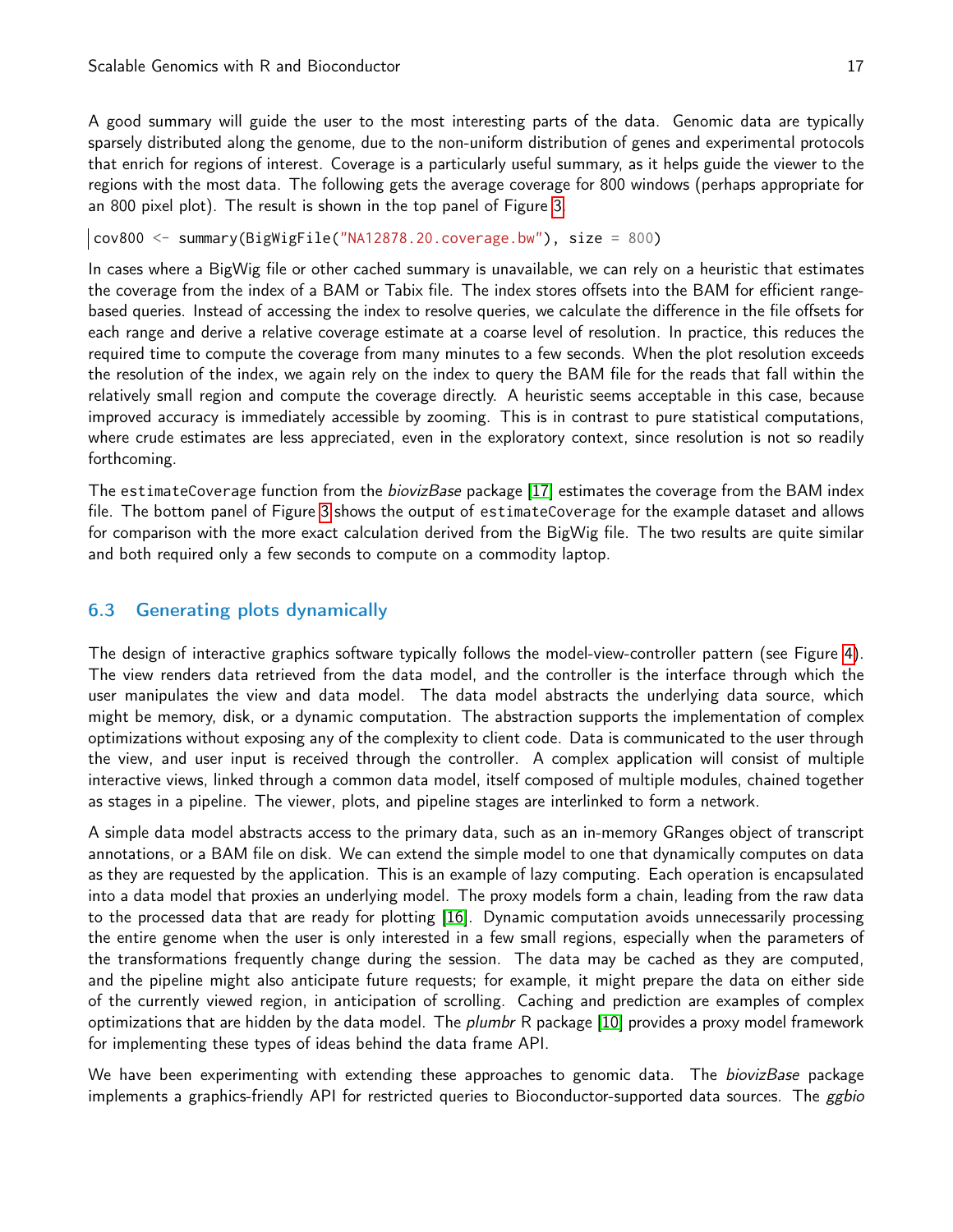

<span id="page-17-0"></span>Figure 4: An application of the model-view-controller pattern and pre-computed summaries to genomic visualization. Coverage is displayed at two levels of resolution (whole chromosome and the current zoom) after efficient extraction from the multi-resolution BigWig file. The BAM file holding the read alignments is abstracted by a multi-stage data model, consisting of the BAM source, a dynamic read quality filter, and two filters that effectively split the alignments according to compatibility with the known transcript annotations. The view contains several coordinately-zoomed plots, as well as an ideogram and coverage overview. Each plot obtains its data from one of the data model components. The controller might adjust the data model filter settings and the current zoom in response to user commands.

package builds on *biovizBase* to support genomic plot objects that are regenerated as the user adjusts the viewport.

To diagnose the GATK genotype calls, we combine the reference sequence, nucleotide pileup, and the genotype calls. The result is shown in Figure [5.](#page-18-1) The *ggbio* package produced the plot by relying on restricted query support in *biovizBase*. We have already introduced the extraction of genomic sequence and the calculation of nucleotide pileups. The genotypes were drawn by the VariantAnnotation package from a Variant Call Format (VCF, [\[5\]](#page-19-10)) file with a range-based index provided by Tabix.

To generate the plot, we first select the region of interest:

```
high.cov.gr <- GRanges("20", ranges(high.cov.views))
genome(high.cov.gr) <- "hg19"
high.cov.gr <- high.cov.gr[width(high.cov.gr) > 50L]
roi \le high.cov.gr[200] \star 2L
```
Next, we construct the plot object and render it:

reference.track  $\leq$  autoplot(genome, which = roi) tally.track  $\leq$  autoplot(filtered.bam, stat = "mismatch",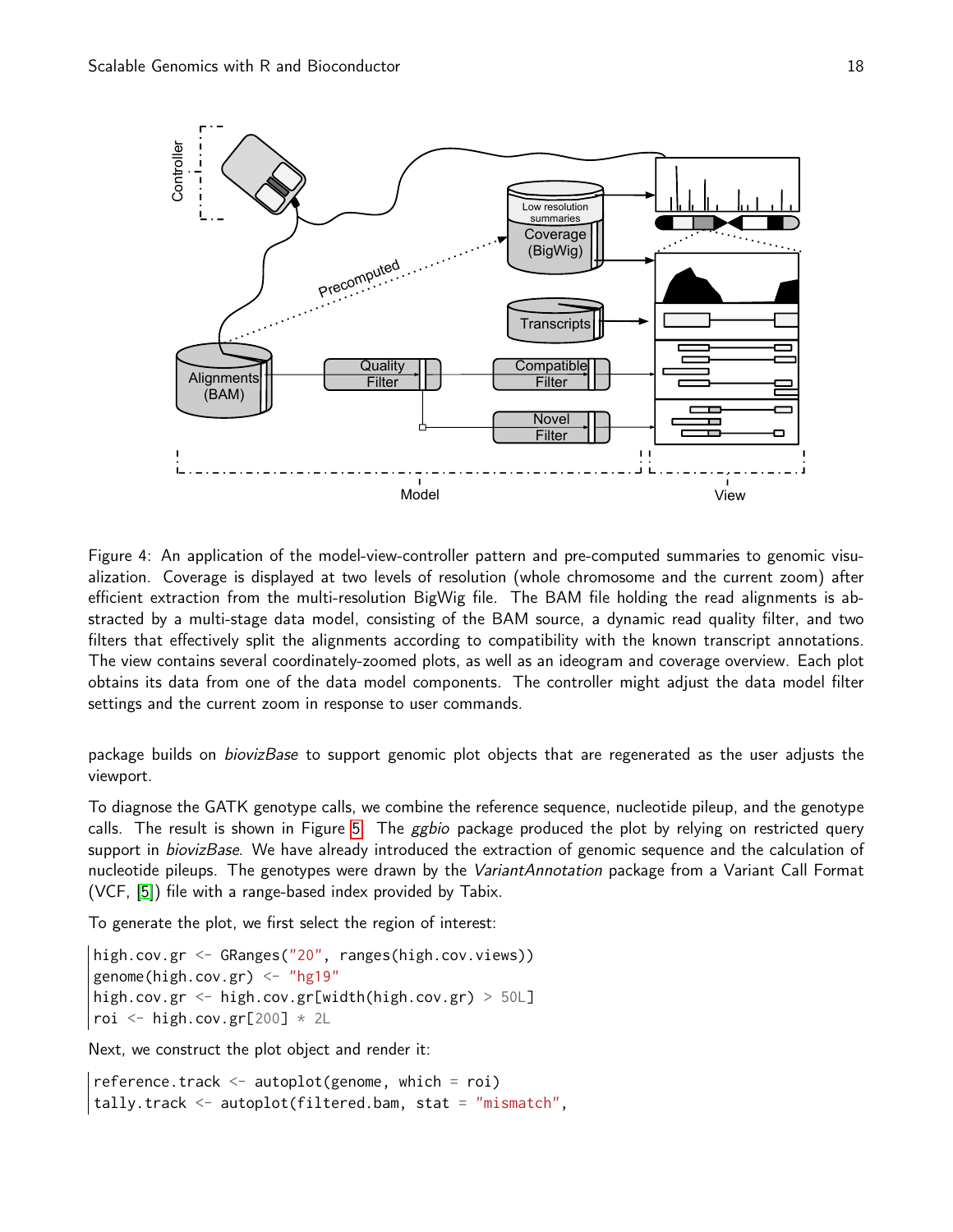

<span id="page-18-1"></span>Figure 5: Example plot for diagnosing genotype calls, consisting of the nucleotide tallies, genotype calls and reference sequence, from top to bottom. The plot is dynamically generated for the selected region of interest, without processing the entire genome. The viewer might check to see if the tallies support the called genotypes. In this case, the data are consistent.

```
bsgenome = genome, which = roi, geom = "bar")
vcf <- ScalableGenomics::NA12878.20.vcf
variant.track \leq autoplot(vcf, type = "fixed", ref.show = FALSE,
                           which = roi)
p \leftarrow tracks(tally = tally.track,
            variant = variant.track, reference = reference.track,
            heights = c(4, 1, 1) + theme_bw()
```
Since the plot object is a logical representation of the plot, i.e., it references the original data, we can adjust various aspects of it and generate a new rendering. In particular, we can change the currently viewed region, and the data for the new region are processed dynamically to generate the new plot. In this example, we zoom out to a larger region around the first region.

 $|p + xlim(roi + 10)$ 

<span id="page-18-0"></span>Current work is focused on the *MutableRanges* package, which generalizes and formalizes the designs in biovizBase. It defines dynamic versions of the GenomicRanges data structures; for example, there is a DynamicGRanges that implements the GRanges API on top of a BAM file. Only the requested regions are loaded, and they are optionally cached for future queries. A ProxyGRanges performs dynamic computations based on another GRanges. This will enable a new generation of interactive genomic visualization tools in R. An early adopter is *epivizr*, the R interface to the web-based *epiviz*, a web-based genome browser with support for general interactive graphics, including scatterplots and histograms.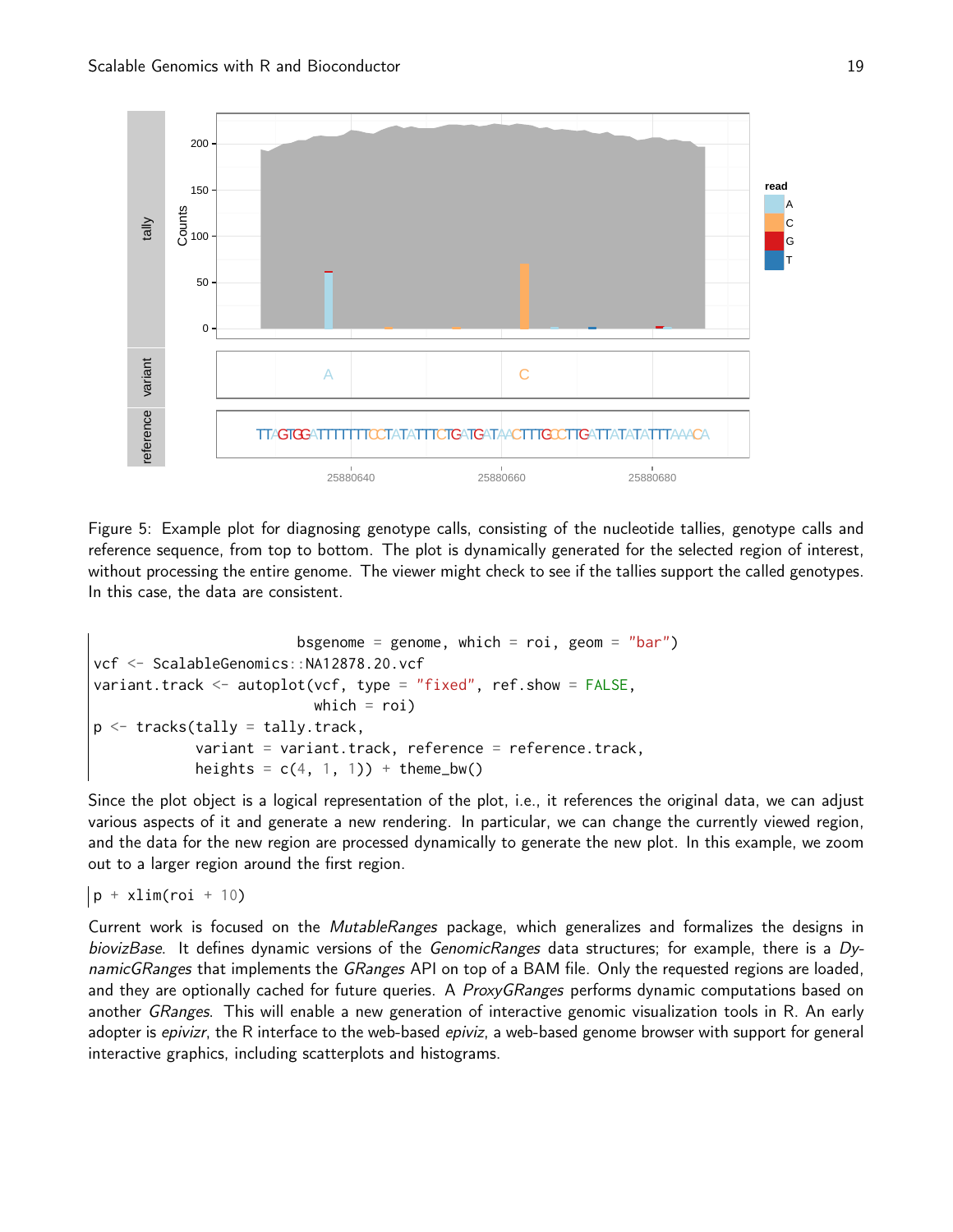### 7 Conclusion

We have introduced software and techniques for analyzing and plotting big genomic data. The Bioconductor project distributes the software as a number of different R packages, including Rsamtools, IRanges, GenomicRanges, GenomicAlignments, Biostrings, rtracklayer, biovizBase and BiocParallel. The software enables the analyst to conserve computational resources, iteratively generate summaries and visualize data at arbitrary levels of detail. These advances have helped to ensure that R and Bioconductor remain relevant in the age of highthroughput sequencing. We plan to continue in this direction by designing and implementing abstractions that enable user code to be agnostic to the mode of data storage, whether it be memory, files or databases. This will bring much needed agility to resource allocation and will enable the user to be more resourceful, without the burden of increased complexity.

# **References**

- <span id="page-19-7"></span>[1] Revolution Analytics and Steve Weston. *foreach: Foreach looping construct for R*, 2013. R package version 1.4.1.
- <span id="page-19-8"></span>[2] Bernd Bischl, Michel Lang, Olaf Mersmann, Joerg Rahnenfuehrer, and Claus Weihs. Computing on high performance clusters with R: Packages BatchJobs and BatchExperiments. Technical Report 1, TU Dortmund, 2011.
- <span id="page-19-4"></span>[3] John M. Chambers. *Software for Data Analysis: Programming with R. Springer-Verlag, 2008.*
- <span id="page-19-5"></span>[4] Thomas H. Cormen, Clifford Stein, Ronald L. Rivest, and Charles E. Leiserson. Introduction to Algorithms. McGraw-Hill Higher Education, 2nd edition, 2001.
- <span id="page-19-10"></span>[5] Petr Danecek, Adam Auton, Goncalo Abecasis, Cornelis A Albers, Eric Banks, Mark A DePristo, Robert E Handsaker, Gerton Lunter, Gabor T Marth, Stephen T Sherry, et al. The Variant Call Format and vcftools. Bioinformatics, 27(15):2156–2158, 2011.
- <span id="page-19-1"></span>[6] Robert C. Gentleman, Vincent J. Carey, Douglas M. Bates, and others. Bioconductor: Open software development for computational biology and bioinformatics. Genome Biology, 5:R80, 2004.
- <span id="page-19-6"></span>[7] W James Kent, Charles W Sugnet, Terrence S Furey, Krishna M Roskin, Tom H Pringle, Alan M Zahler, and David Haussler. The human genome browser at UCSC. Genome Research, 12(6):996–1006, 2002.
- <span id="page-19-3"></span>[8] WJ Kent, AS Zweig, G Barber, AS Hinrichs, and D Karolchik. BigWig and BigBed: enabling browsing of large distributed datasets. Bioinformatics, 26(17):2204–2207, 2010.
- <span id="page-19-0"></span>[9] Michael Lawrence, Wolfgang Huber, Hervé Pagès, Patrick Aboyoun, Marc Carlson, Robert Gentleman, Martin Morgan, and Vincent Carey. Software for computing and annotating genomic ranges. PLoS Computational Biology, 9, 2013.
- <span id="page-19-9"></span>[10] Michael Lawrence and Hadley Wickham. plumbr: Mutable and dynamic data models, 2012. R package version 0.6.6.
- <span id="page-19-2"></span>[11] Heng Li, Bob Handsaker, Alec Wysoker, Tim Fennell, Jue Ruan, Nils Homer, Gabor Marth, Goncalo Abecasis, Richard Durbin, et al. The Sequence Alignment/Map format and SAMtools. *Bioinformatics*, 25(16):2078–2079, 2009.